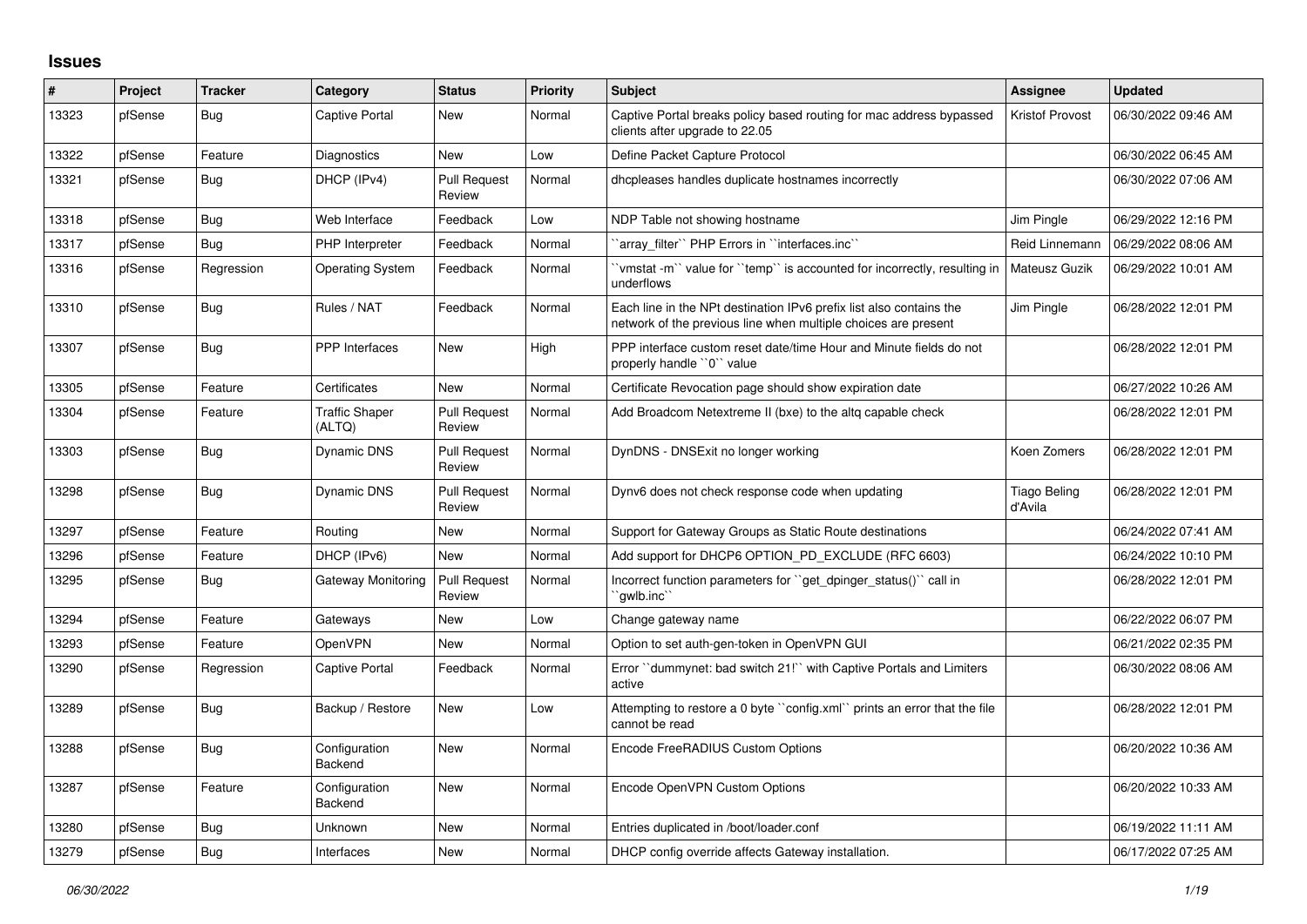| #     | Project | <b>Tracker</b> | Category              | <b>Status</b>                 | <b>Priority</b> | Subject                                                                                                                                     | <b>Assignee</b>   | <b>Updated</b>      |
|-------|---------|----------------|-----------------------|-------------------------------|-----------------|---------------------------------------------------------------------------------------------------------------------------------------------|-------------------|---------------------|
| 13277 | pfSense | <b>Bug</b>     | <b>IGMP Proxy</b>     | New                           | Normal          | IGMP Proxy webConfigurator Page Always Produces Error                                                                                       |                   | 06/16/2022 07:50 PM |
| 13276 | pfSense | <b>Bug</b>     | <b>IGMP Proxy</b>     | <b>New</b>                    | Normal          | IGMP Proxy Error Message for Logging Links to System Log Instead<br>of Routing Log                                                          |                   | 06/16/2022 07:48 PM |
| 13273 | pfSense | Bug            | DHCP (IPv4)           | <b>New</b>                    | Normal          | dhclient can use conflicting recorded leases                                                                                                |                   | 06/14/2022 11:07 AM |
| 13272 | pfSense | <b>Bug</b>     | <b>Captive Portal</b> | <b>Pull Request</b><br>Review | Very Low        | Voucher CSV output has leading space before voucher code                                                                                    | Jim Pingle        | 06/28/2022 12:01 PM |
| 13268 | pfSense | Todo           | Console Menu          | Ready To Test   Normal        |                 | columns don't align nicely in console with medium-long interface<br>names                                                                   |                   | 06/12/2022 10:32 PM |
| 13267 | pfSense | <b>Bug</b>     | OpenVPN               | New                           | Normal          | dpinger continues to run on OpenVPN gateway after OpenVPN service<br>is stopped.                                                            |                   | 06/12/2022 02:49 PM |
| 13264 | pfSense | Feature        | <b>IPsec</b>          | New                           | Normal          | IPSec Phase2 select multiple PFS key groups                                                                                                 |                   | 06/10/2022 04:29 PM |
| 13263 | pfSense | <b>Bug</b>     | DHCP (IPv4)           | New                           | Low             | Deleting a static DHCP entry when the related IP is not in the arp table<br>spams the log                                                   |                   | 06/10/2022 11:18 AM |
| 13260 | pfSense | Feature        | Authentication        | New                           | Normal          | Add support for OpenVPN static-challenge                                                                                                    |                   | 06/09/2022 02:04 PM |
| 13258 | pfSense | <b>Bug</b>     | Console Menu          | <b>Pull Request</b><br>Review | Low             | secret menu option 100                                                                                                                      | Jim Pingle        | 06/28/2022 12:01 PM |
| 13256 | pfSense | Feature        | DHCP (IPv4)           | <b>New</b>                    | Normal          | Better handling of duplicate IPs in static DHCP assignments                                                                                 |                   | 06/11/2022 04:51 PM |
| 13254 | pfSense | <b>Bug</b>     | <b>DNS Resolver</b>   | New                           | Normal          | DNS resolver does not update "unbound.conf" file during link down<br>events                                                                 |                   | 06/28/2022 12:01 PM |
| 13253 | pfSense | <b>Bug</b>     | DHCP (IPv6)           | New                           | Normal          | 'dhcp6c'' is not restarted when applying settings when multiple WANs<br>are configured for DHCP6                                            |                   | 06/28/2022 12:01 PM |
| 13252 | pfSense | <b>Bug</b>     | Upgrade               | New                           | Normal          | reduce frequency of php-fpm socket connection attempts from<br>check_reload_status                                                          |                   | 06/12/2022 11:11 AM |
| 13250 | pfSense | Todo           | DHCP (IPv4)           | New                           | Very Low        | Clean up DHCP Server option language                                                                                                        | Jim Pingle        | 06/28/2022 12:01 PM |
| 13249 | pfSense | <b>Bug</b>     | Console Menu          | New                           | Normal          | Running playback comands multiple times results in PHP error                                                                                |                   | 06/06/2022 07:02 AM |
| 13248 | pfSense | Regression     | DHCP (IPv6)           | New                           | Normal          | IPv6 Router Advertisements runs when config.xml does not contain an<br>entry for the interface                                              |                   | 06/05/2022 07:44 PM |
| 13245 | pfSense | Feature        | Aliases / Tables      | <b>Pull Request</b><br>Review | Normal          | Type column on Alias lists                                                                                                                  | Jim Pingle        | 06/28/2022 12:01 PM |
| 13244 | pfSense | Feature        | Web Interface         | <b>New</b>                    | Normal          | Add help text under Timezone settings in the GUI                                                                                            |                   | 06/03/2022 01:00 PM |
| 13243 | pfSense | <b>Bug</b>     | OpenVPN               | <b>Pull Request</b><br>Review | Normal          | OpenVPN status for multi-user VPN shows info icon to display<br>RADIUS rules when there are none to display                                 | Marcos<br>Mendoza | 06/28/2022 12:01 PM |
| 13242 | pfSense | Feature        | Gateway Monitoring    | New                           | Normal          | Enhancements to static route creation/deletion for dpinger monitor IPs                                                                      |                   | 06/03/2022 11:20 AM |
| 13240 | pfSense | <b>Bug</b>     | Rules / NAT           | New                           | Normal          | User is forced to pick an NPt destination IPv6 prefix length even when<br>choosing a drop-down entry which contains a defined prefix length | Jim Pingle        | 06/28/2022 12:01 PM |
| 13237 | pfSense | <b>Bug</b>     | DHCP (IPv6)           | New                           | Normal          | dhcp6c script cannot be executed safely                                                                                                     |                   | 06/01/2022 11:20 AM |
| 13228 | pfSense | <b>Bug</b>     | Interfaces            | New                           | Normal          | Recovering interface gateway may not be added back into gateway<br>groups and rules when expected                                           | Jim Pingle        | 06/29/2022 04:31 PM |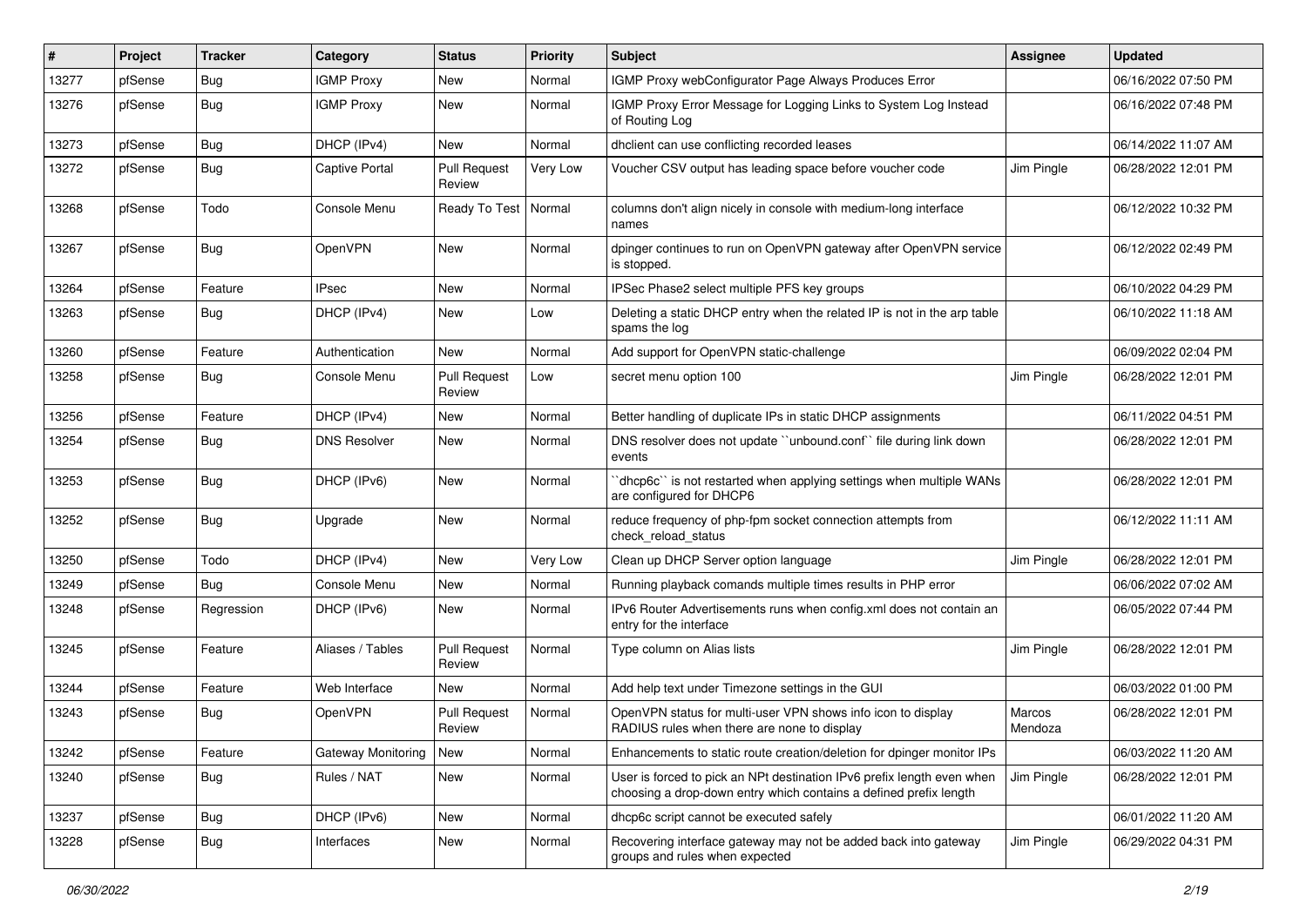| #     | Project | <b>Tracker</b> | Category              | <b>Status</b>                 | <b>Priority</b> | Subject                                                                                                                             | <b>Assignee</b>     | <b>Updated</b>      |
|-------|---------|----------------|-----------------------|-------------------------------|-----------------|-------------------------------------------------------------------------------------------------------------------------------------|---------------------|---------------------|
| 13227 | pfSense | Feature        | <b>IPsec</b>          | New                           | High            | Enable IPSec Virtual IP Pool assignment by Radius for Mobile Users -<br>SIMPLE FIX                                                  |                     | 05/27/2022 10:15 AM |
| 13226 | pfSense | Bug            | Captive Portal        | Confirmed                     | Normal          | Captive Portal doesn't disconnect established OpenVPN link                                                                          | Reid Linnemann      | 05/30/2022 10:38 AM |
| 13225 | pfSense | Bug            | Interfaces            | <b>New</b>                    | Normal          | Bridges with QinQ interfaces not properly set up at boot                                                                            | <b>Viktor Gurov</b> | 06/28/2022 12:01 PM |
| 13224 | pfSense | <b>Bug</b>     | Notifications         | New                           | Normal          | Email notification flood when UPS (NUT) and WAN send notifications                                                                  |                     | 05/27/2022 01:58 AM |
| 13222 | pfSense | <b>Bug</b>     | UPnP/NAT-PMP          | New                           | Normal          | CARP IP does not listen for NAT-PMP packets                                                                                         |                     | 05/26/2022 02:28 PM |
| 13220 | pfSense | Feature        | <b>Captive Portal</b> | New                           | Very Low        | Voucher per-roll bandwidth restrictions and traffic quotas                                                                          |                     | 05/26/2022 08:16 AM |
| 13219 | pfSense | Feature        | Captive Portal        | New                           | Very Low        | Enable/Disable single voucher roll                                                                                                  |                     | 05/26/2022 08:14 AM |
| 13218 | pfSense | <b>Bug</b>     | Interfaces            | <b>Pull Request</b><br>Review | Normal          | GIF-based interface MTU is assigned to parent interface on boot when<br>parent interface is a LAGG                                  | Viktor Gurov        | 06/28/2022 12:01 PM |
| 13217 | pfSense | Bug            | DHCP (IPv4)           | New                           | Normal          | dhclient using default pid file location which does not exist                                                                       | Viktor Gurov        | 05/26/2022 08:09 AM |
| 13215 | pfSense | <b>Bug</b>     | <b>Captive Portal</b> | Assigned                      | Normal          | Allowed MAC/IP/Hostname traffic counts for authorized users                                                                         | Reid Linnemann      | 05/31/2022 05:31 PM |
| 13187 | pfSense | Documentation  | Upgrade               | <b>New</b>                    | Normal          | Azure Frequently asked questions                                                                                                    |                     | 05/20/2022 06:52 AM |
| 13168 | pfSense | Feature        | Dashboard             | New                           | Low             | Multiple Dashboard views for a single user                                                                                          |                     | 05/16/2022 07:53 AM |
| 13167 | pfSense | <b>Bug</b>     | Dynamic DNS           | New                           | Normal          | phpDynDNS: DigitalOcean ddns update fails (bad request, invalid<br>character '-' in request id)                                     |                     | 06/16/2022 09:30 PM |
| 13165 | pfSense | Feature        | Dashboard             | <b>Pull Request</b><br>Review | Normal          | Feat: live update for Services dashboard widget                                                                                     |                     | 05/15/2022 01:48 AM |
| 13161 | pfSense | Feature        | Web Interface         | New                           | Very Low        | FLASH PORT'S LED button, to help quickly find port that need to be<br>connected to patch&cable                                      |                     | 05/14/2022 06:35 AM |
| 13159 | pfSense | Todo           | Web Interface         | New                           | Very Low        | Decrease distance between img-buttons in webGUI to eliminate<br>mistake entry                                                       |                     | 05/14/2022 06:52 AM |
| 13158 | pfSense | Bug            | Web Interface         | New                           | Normal          | Input validation error when applying limiter changes                                                                                |                     | 05/14/2022 05:32 PM |
| 13144 | pfSense | <b>Bug</b>     | Rules / NAT           | New                           | Very Low        | Firewall rule entries can get out of sync when entries are deleted while<br>other administrators are editing entries simultaneously |                     | 05/10/2022 07:26 AM |
| 13132 | pfSense | <b>Bug</b>     | Backup / Restore      | New                           | Normal          | Two SSHDATA Sections in Restored Config Breaks Unit                                                                                 | Jim Pingle          | 06/29/2022 07:53 AM |
| 13124 | pfSense | Feature        | Web Interface         | <b>Pull Request</b><br>Review | Normal          | Option to wait for interface selection before displaying firewall rules                                                             |                     | 06/28/2022 12:01 PM |
| 13110 | pfSense | Bug            | CARP                  | New                           | Very Low        | changing CARP VIP address does not update outbound NAT interface<br>IP                                                              |                     | 05/03/2022 02:52 PM |
| 13102 | pfSense | Bug            | <b>IPsec</b>          | New                           | Normal          | Deleting an IPSec tunnel doesn't destroy the SA (SADs/SPDs), causes   Viktor Gurov<br>crash in status_ipsec.php                     |                     | 06/28/2022 12:01 PM |
| 13094 | pfSense | Feature        | Packet Capture        | <b>Pull Request</b><br>Review | Normal          | Allow packet capture filtering in tagged packets                                                                                    | Marcos<br>Mendoza   | 04/24/2022 06:06 PM |
| 13093 | pfSense | Bug            | Authentication        | In Progress                   | Normal          | LDAP authentication fails with extended query and RFC2307 group<br>lookups enabled                                                  | Chris Linstruth     | 06/28/2022 06:09 PM |
| 13091 | pfSense | Feature        | OpenVPN               | New                           | Normal          | RFE: Ability to specify the order of OpenVPN Authentication servers                                                                 |                     | 04/22/2022 04:30 PM |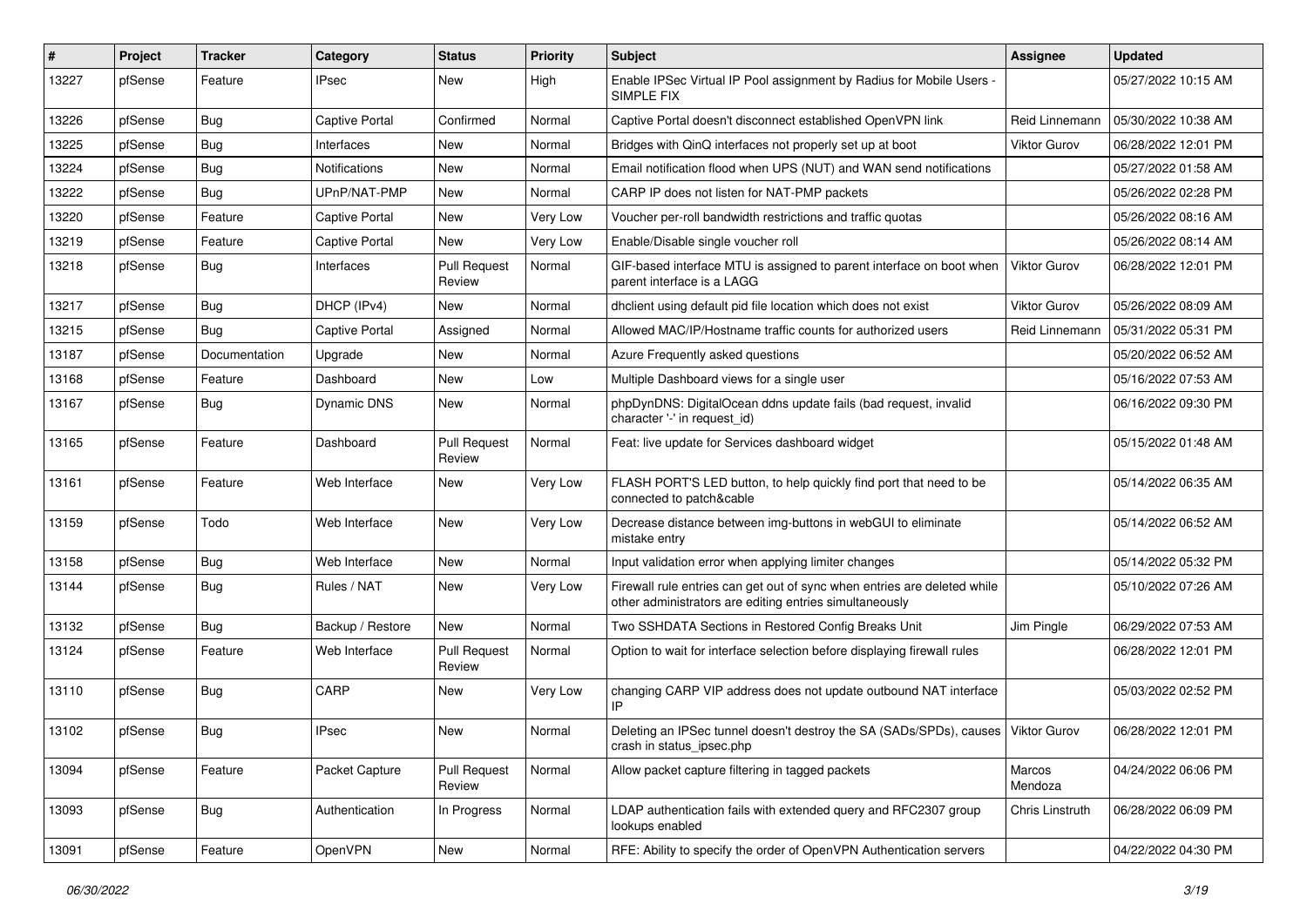| #     | Project | <b>Tracker</b> | Category                                 | <b>Status</b>                 | Priority | Subject                                                                                                  | <b>Assignee</b> | <b>Updated</b>      |
|-------|---------|----------------|------------------------------------------|-------------------------------|----------|----------------------------------------------------------------------------------------------------------|-----------------|---------------------|
| 13090 | pfSense | Bug            | OpenVPN                                  | New                           | Normal   | OpenVPN: do not use legacy deprecated netbios settings                                                   | Jim Pingle      | 04/22/2022 11:19 AM |
| 13089 | pfSense | <b>Bug</b>     | OpenVPN                                  | <b>New</b>                    | Normal   | OpenVPN: fix some netbios options were preserved even if teh<br>Netbios option was unchecked             | Jim Pingle      | 04/22/2022 11:06 AM |
| 13088 | pfSense | <b>Bug</b>     | OpenVPN                                  | <b>New</b>                    | Normal   | OpenVPN Client Overrides: properly hide/show form fields                                                 | Jim Pingle      | 06/08/2022 09:15 AM |
| 13087 | pfSense | <b>Bug</b>     | OpenVPN                                  | New                           | Normal   | OpenVPN Server: hide WINS servers list when netbios option is<br>unchecked while WINS servers is checked |                 | 04/22/2022 10:29 AM |
| 13085 | pfSense | Feature        | OpenVPN                                  | <b>Pull Request</b><br>Review | Normal   | OpenVPN: expose NBDD servers in GUI + fix GUI bugs                                                       | Jim Pingle      | 04/22/2022 11:09 AM |
| 13076 | pfSense | <b>Bug</b>     | Gateway Monitoring                       | New                           | Normal   | Marking a gateway as down does not affect IPsec entries using<br>gateway groups                          |                 | 06/28/2022 12:01 PM |
| 13072 | pfSense | Feature        | <b>Traffic Shaper</b><br>(ALTQ)          | <b>Pull Request</b><br>Review | Very Low | Matching background/font colors of queue values with dark theme.                                         |                 | 04/19/2022 07:32 AM |
| 13068 | pfSense | Bug            | Aliases / Tables                         | <b>New</b>                    | Normal   | Error loading rules when URL Table IPs content is empty                                                  |                 | 04/17/2022 09:07 PM |
| 13067 | pfSense | Bug            | <b>FilterDNS</b>                         | New                           | Normal   | filterdns resolve interval is twice the intended value                                                   |                 | 04/17/2022 07:45 PM |
| 13058 | pfSense | Todo           | Rules / NAT                              | New                           | Normal   | Add static routes and directly connected networks back to policy route<br>negation rules                 |                 | 04/13/2022 08:05 AM |
| 13054 | pfSense | Feature        | Package System                           | <b>New</b>                    | Normal   | Package plugin hook for web server configuration stanzas                                                 | Jim Pingle      | 04/12/2022 03:04 PM |
| 13051 | pfSense | Bug            | <b>Traffic Shaper</b><br>(ALTQ)          | New                           | Normal   | Firewall traffic shaper by interface selection unknow                                                    |                 | 04/12/2022 07:03 AM |
| 13046 | pfSense | <b>Bug</b>     | Rules / NAT                              | New                           | Normal   | Floating rule applied to IPv6 interface with a SLAAC DHCPv6 gateway<br>reports error on boot             |                 | 04/11/2022 09:50 AM |
| 13017 | pfSense | Feature        | Packet Capture                           | New                           | Normal   | Packet capture: add preview results while capture is running                                             |                 | 04/09/2022 11:08 AM |
| 13014 | pfSense | <b>Bug</b>     | <b>IPsec</b>                             | New                           | Normal   | Charon.vici can get in a bad state                                                                       | Mateusz Guzik   | 06/28/2022 12:01 PM |
| 13009 | pfSense | Feature        | OpenVPN                                  | New                           | Normal   | Add option for multiple remote addresses to OpenVPN Client                                               |                 | 03/31/2022 12:42 PM |
| 13003 | pfSense | <b>Bug</b>     | Hardware / Drivers                       | New                           | Normal   | Malicious Driver Detection event on ixl driver                                                           |                 | 06/25/2022 05:00 PM |
| 13000 | pfSense | <b>Bug</b>     | <b>IPsec</b>                             | New                           | Low      | IPsec AES-GCM encryption algorithm "Key Length" field should be<br>labeled "ICV Length"                  |                 | 03/30/2022 07:40 AM |
| 12960 | pfSense | Bug            | Installer                                | New                           | Normal   | VGA installer image defaults to serial console, serial console is default<br>in GUI settings             |                 | 06/28/2022 12:01 PM |
| 12959 | pfSense | Bug            | DHCP (IPv4)                              | Feedback                      | Normal   | dhcplease process wrongly update host file if client-hostname is empty                                   |                 | 03/28/2022 10:26 AM |
| 12950 | pfSense | <b>Bug</b>     | Routing                                  | <b>New</b>                    | Normal   | OpenVPN as default gateway does not get set at boot time                                                 |                 | 04/09/2022 05:46 PM |
| 12947 | pfSense | <b>Bug</b>     | DHCP (IPv6)                              | <b>Pull Request</b><br>Review | Normal   | DHCP6 client does not take any action if the interface IPv6 address<br>changes during renewal            |                 | 06/28/2022 12:01 PM |
| 12942 | pfSense | Bug            | Gateways                                 | New                           | Normal   | Code to kill states for old gateway when reconnecting an interface is<br>incorrect                       | Jim Pingle      | 06/28/2022 12:01 PM |
| 12938 | pfSense | <b>Bug</b>     | IPv6 Router<br>Advertisements<br>(RADVD) | New                           | Normal   | MaxRtrAdvInterval would allow stale DNS servers to be deleted faster                                     |                 | 03/12/2022 09:37 AM |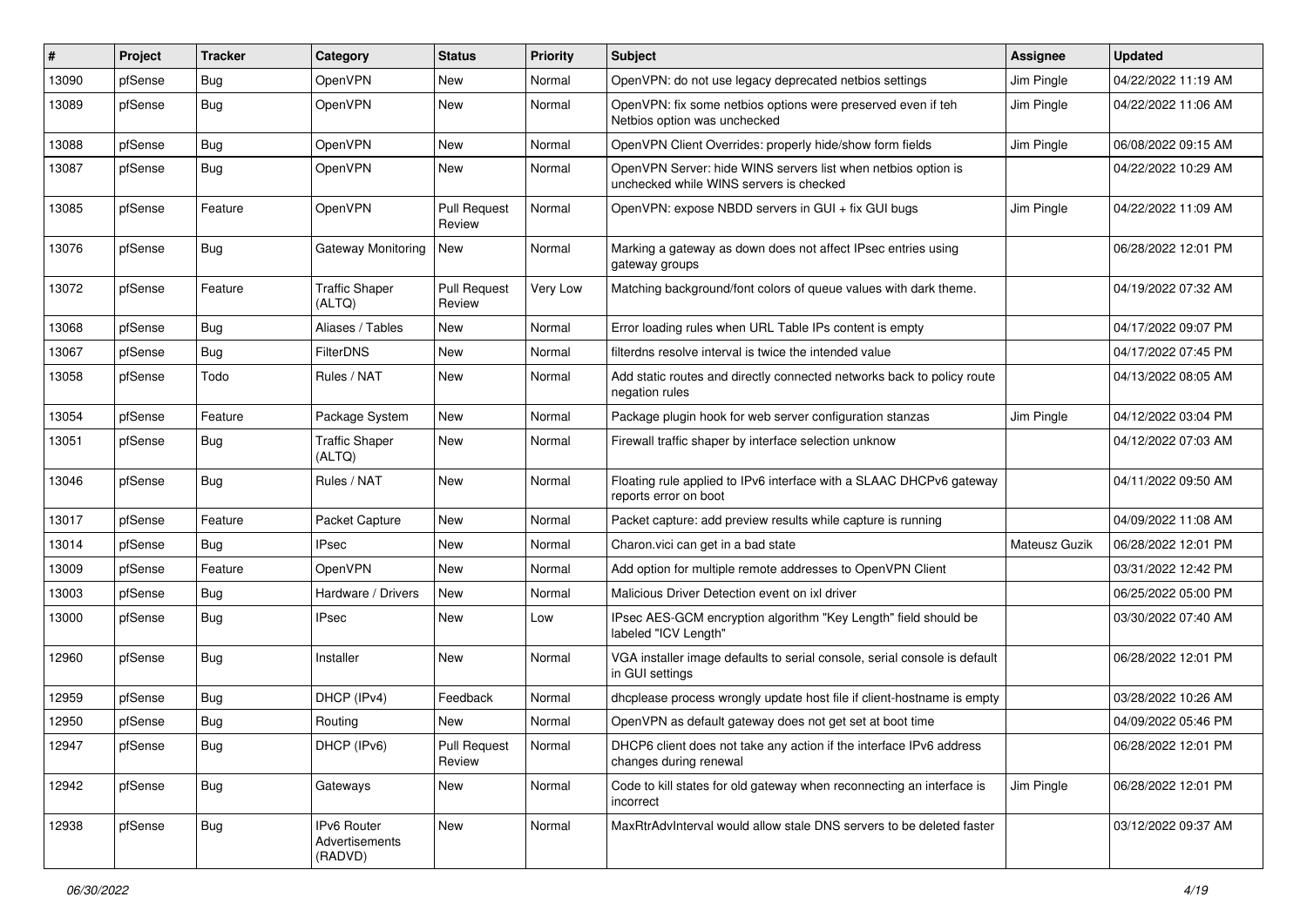| $\#$  | Project | <b>Tracker</b> | Category                            | <b>Status</b>                 | <b>Priority</b> | <b>Subject</b>                                                                                | <b>Assignee</b>   | <b>Updated</b>      |
|-------|---------|----------------|-------------------------------------|-------------------------------|-----------------|-----------------------------------------------------------------------------------------------|-------------------|---------------------|
| 12927 | pfSense | <b>Bug</b>     | OpenVPN                             | New                           | Normal          | OpenVPN with OCSP enabled allows connections with revoked<br>certificates                     |                   | 03/24/2022 08:22 AM |
| 12926 | pfSense | <b>Bug</b>     | Interfaces                          | Feedback                      | Normal          | Changing LAGG type on CARP interfaces makes VIPs go to an "init"<br>State                     |                   | 03/10/2022 10:52 AM |
| 12922 | pfSense | <b>Bug</b>     | DHCP (IPv4)                         | New                           | Normal          | Classless static routes received on DHCP WAN can override chosen<br>default gateway           |                   | 03/28/2022 10:08 AM |
| 12920 | pfSense | <b>Bug</b>     | Gateway Monitoring                  | <b>Pull Request</b><br>Review | Normal          | Gateway behavior differs when the gateway does not exist in<br>config.xml                     | Viktor Gurov      | 06/28/2022 12:01 PM |
| 12905 | pfSense | Bug            | Web Interface                       | New                           | Normal          | Add VLAN Re-assignment to Import Interface Mismatch Wizard                                    |                   | 03/07/2022 08:05 AM |
| 12903 | pfSense | Feature        | Notifications                       | New                           | Normal          | alternative authentication methods for email notifications?                                   |                   | 03/07/2022 07:52 AM |
| 12888 | pfSense | <b>Bug</b>     | Rules / NAT                         | New                           | Normal          | pfSense sends un-NATed packets during OpenVPN startup                                         |                   | 03/01/2022 03:13 PM |
| 12878 | pfSense | <b>Bug</b>     | <b>Traffic Shaper</b><br>(ALTQ)     | Incomplete                    | Normal          | Traffic shaping by interface, route queue bandwidth inbound, out by a<br>large factor.        |                   | 06/06/2022 07:03 AM |
| 12877 | pfSense | Bug            | Dynamic DNS                         | Feedback                      | Normal          | Cloudflare DynDNS fails to update more than two addresses                                     |                   | 05/29/2022 06:56 PM |
| 12875 | pfSense | <b>Bug</b>     | Package System                      | New                           | Normal          | Import zabbix-agent6 and zabbix-proxy6 from FreeBSD Ports                                     |                   | 05/28/2022 06:50 PM |
| 12874 | pfSense | Feature        | OpenVPN                             | <b>New</b>                    | Normal          | OpenVPN RADIUS Framed-Pool                                                                    |                   | 02/25/2022 02:24 PM |
| 12863 | pfSense | Feature        | Authentication                      | New                           | Very Low        | dynamically tune sha512crypt rounds                                                           | Jim Pingle        | 03/19/2022 12:53 PM |
| 12857 | pfSense | <b>Bug</b>     | Gateways                            | New                           | Normal          | Firewall gateway goes away when making changes to Bridge0 device                              |                   | 02/27/2022 11:20 AM |
| 12853 | pfSense | Bug            | <b>NAT Reflection</b>               | Feedback                      | High            | Network Address Translation - Pure NAT pfsense freeze after reboot                            |                   | 02/22/2022 08:40 AM |
| 12850 | pfSense | <b>Bug</b>     | Routing                             | <b>New</b>                    | Low             | Console error during boot: "route: route has not been found"                                  |                   | 02/22/2022 08:27 AM |
| 12849 | pfSense | Bug            | <b>Operating System</b>             | New                           | Normal          | pfsync kernel crash on reboot                                                                 | Mateusz Guzik     | 02/22/2022 02:02 PM |
| 12848 | pfSense | Feature        | Dynamic DNS                         | New                           | Normal          | Evaluation of the DynDNS "Result Match" string                                                |                   | 02/22/2022 02:01 AM |
| 12829 | pfSense | Bug            | <b>Traffic Shaper</b><br>(Limiters) | Feedback                      | Normal          | Dummynet kernel module fails to load after upgrade.                                           |                   | 03/17/2022 09:26 AM |
| 12828 | pfSense | <b>Bug</b>     | <b>Wireless</b>                     | New                           | Normal          | pfSense keeps crashing (Fatal trap 12: page fault while in kernel<br>mode)                    |                   | 02/21/2022 07:55 AM |
| 12823 | pfSense | Bug            | DHCP (IPv6)                         | New                           | Normal          | Multiple DHCP6 WAN connections PPPoE interface 'defached' status                              |                   | 02/18/2022 05:39 AM |
| 12821 | pfSense | Regression     | Hardware / Drivers                  | Confirmed                     | Normal          | Intel e1000 driver (em & igb) cannot pass VLAN0 tagged packets                                |                   | 06/05/2022 08:23 AM |
| 12813 | pfSense | Feature        | Installer                           | <b>New</b>                    | Low             | Recover extra data in the installer                                                           |                   | 02/17/2022 07:52 AM |
| 12811 | pfSense | <b>Bug</b>     | Gateway Monitoring                  | New                           | Normal          | Services are not restarted when PPP interfaces connect                                        | Jim Pingle        | 06/30/2022 03:18 AM |
| 12797 | pfSense | Bug            | UPnP/NAT-PMP                        | New                           | Normal          | UPnP+STUN forms invalid outbound NAT rules using the external<br>address discovered from STUN |                   | 02/15/2022 01:01 PM |
| 12796 | pfSense | Bug            | Upgrade                             | Confirmed                     | Normal          | 2.5.2 -> 2.6.0 upgrade segfaults if certain packages are installed.                           |                   | 05/24/2022 07:43 AM |
| 12782 | pfSense | Todo           | Build / Release                     | New                           | Normal          | Disable compatibility flag                                                                    | <b>Brad Davis</b> | 06/28/2022 12:01 PM |
| 12774 | pfSense | <b>Bug</b>     | Backup / Restore                    | New                           | Normal          | Picture widget image is not saved in backup                                                   |                   | 04/04/2022 04:48 AM |
| 12768 | pfSense | Feature        | Upgrade                             | New                           | Normal          | pfSense-repo: Make sure default config file exists                                            |                   | 06/28/2022 12:01 PM |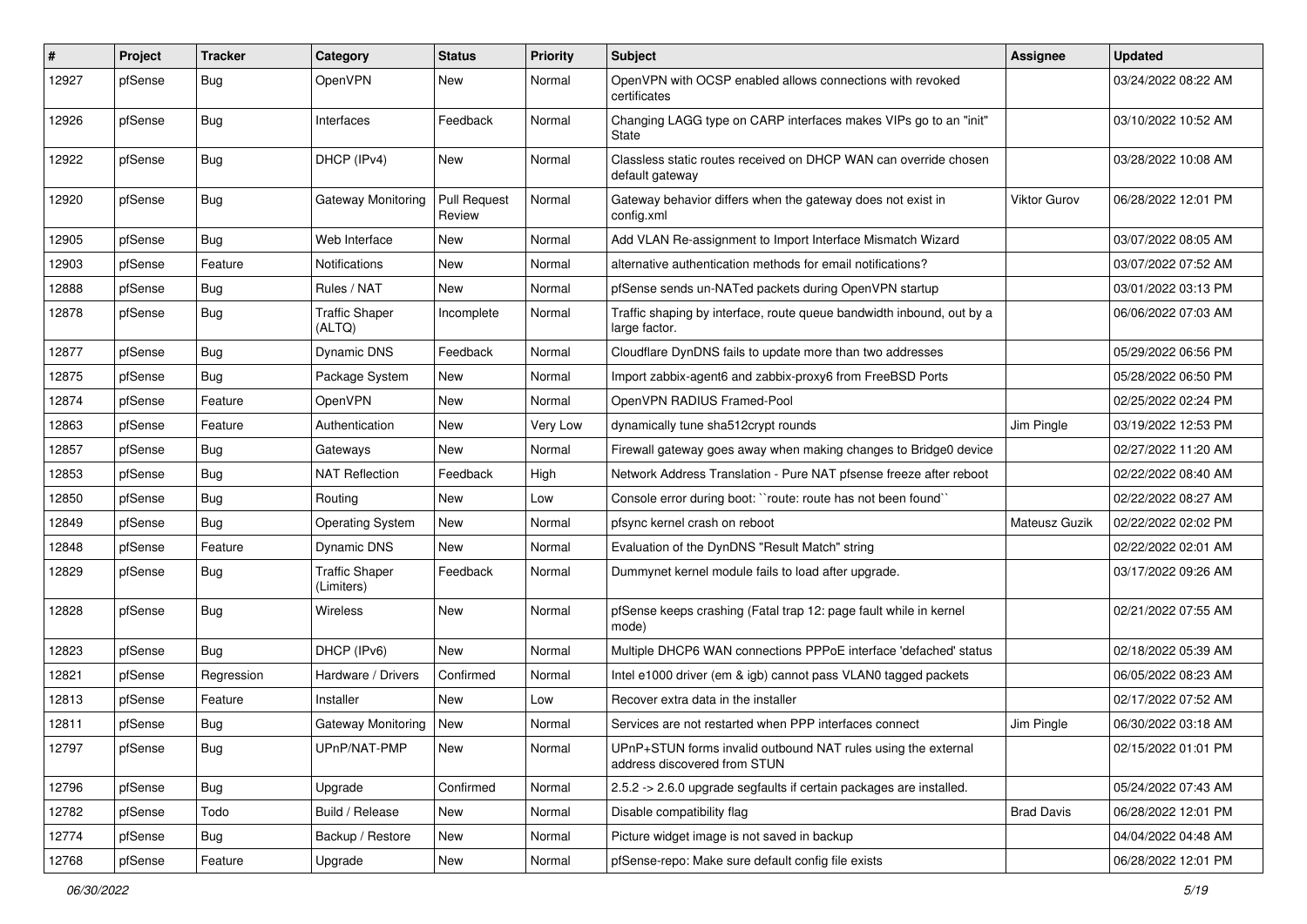| $\sharp$ | Project | <b>Tracker</b> | Category              | <b>Status</b>                 | <b>Priority</b> | <b>Subject</b>                                                                       | <b>Assignee</b>       | <b>Updated</b>      |
|----------|---------|----------------|-----------------------|-------------------------------|-----------------|--------------------------------------------------------------------------------------|-----------------------|---------------------|
| 12764    | pfSense | <b>Bug</b>     | Gateways              | <b>New</b>                    | Normal          | VTI gateway status is pending after assigning the VTI interface                      |                       | 02/07/2022 05:41 AM |
| 12762    | pfSense | <b>Bug</b>     | <b>IPsec</b>          | <b>New</b>                    | Normal          | IPsec keep alive check ignores Child SA Start Action                                 | Viktor Gurov          | 02/07/2022 11:21 AM |
| 12757    | pfSense | <b>Bug</b>     | Diagnostics           | <b>Pull Request</b><br>Review | Very Low        | Clean up /etc/inc/filter.inc use of pfctl -F                                         |                       | 06/28/2022 12:01 PM |
| 12747    | pfSense | <b>Bug</b>     | Logging               | <b>New</b>                    | Normal          | System log is filled by sshguard                                                     |                       | 06/30/2022 05:21 AM |
| 12746    | pfSense | Feature        | Interfaces            | New                           | High            | <b>IPoE</b> feature for WAN interface                                                |                       | 02/01/2022 01:42 AM |
| 12740    | pfSense | <b>Bug</b>     | FreeBSD               | Incomplete                    | Normal          | panic: esp input cb: Unexpected address family                                       |                       | 01/27/2022 01:19 PM |
| 12737    | pfSense | <b>Bug</b>     | Certificates          | <b>New</b>                    | Normal          | CApath is not defined by default in curl                                             |                       | 06/28/2022 12:01 PM |
| 12734    | pfSense | <b>Bug</b>     | Web Interface         | Incomplete                    | Low             | Long hostname breaks DHCP leases layout                                              |                       | 01/31/2022 01:03 PM |
| 12730    | pfSense | Bug            | <b>Captive Portal</b> | New                           | Normal          | RADIUS accounting does not work if WAN is down                                       |                       | 01/26/2022 05:13 AM |
| 12726    | pfSense | Bug            | Authentication        | <b>New</b>                    | Normal          | LDAP select container button auto populate                                           |                       | 01/25/2022 01:48 PM |
| 12720    | pfSense | <b>Bug</b>     | Rules / NAT           | <b>Pull Request</b><br>Review | Normal          | Hide the "tag" field on non-floating tabs                                            | <b>Viktor Gurov</b>   | 01/24/2022 03:11 PM |
| 12715    | pfSense | Bug            | Authentication        | New                           | Normal          | Long system startup time when LDAP is configured and unavailable<br>during startup.  | Christian<br>McDonald | 01/24/2022 05:50 AM |
| 12708    | pfSense | <b>Bug</b>     | Aliases / Tables      | <b>New</b>                    | Normal          | alias with non resolving DNS entry breaks underlying pf table                        |                       | 02/20/2022 06:13 PM |
| 12705    | pfSense | <b>Bug</b>     | IPsec                 | Incomplete                    | Normal          | ECDSA certificate does not work for IPSec VPN phase 1                                |                       | 01/24/2022 03:22 PM |
| 12679    | pfSense | Feature        | Interfaces            | New                           | Normal          | Remind user to update DHCPv6 range when changing interface IPv6<br>prefix            |                       | 01/12/2022 07:36 AM |
| 12676    | pfSense | Feature        | Rules / NAT           | New                           | Normal          | Add the Tagged option on the Port Forward rules edit page                            |                       | 01/11/2022 05:52 AM |
| 12673    | pfSense | Bug            | Dashboard             | <b>Pull Request</b><br>Review | Normal          | Firewall Logs Widget fails to update at intervals below 5 seconds.                   | Viktor Gurov          | 06/28/2022 12:01 PM |
| 12665    | pfSense | Feature        | Rules / NAT           | <b>New</b>                    | Normal          | Ability to add custom pf rules from the GUI                                          |                       | 01/07/2022 09:30 AM |
| 12648    | pfSense | <b>Bug</b>     | Captive Portal        | <b>New</b>                    | Normal          | Undocumented variables 'listenporthttp' and 'listenporthttps'                        |                       | 12/28/2021 10:44 AM |
| 12645    | pfSense | Bug            | <b>IPsec</b>          | <b>New</b>                    | Normal          | `filterdns`` does not monitor remote IPsec gateways for IPv6 address<br>changes      | <b>Viktor Gurov</b>   | 06/28/2022 12:01 PM |
| 12632    | pfSense | <b>Bug</b>     | Gateways              | New                           | High            | Assigning a /30 WAN IP address at the console does not save the<br>gateway correctly |                       | 06/28/2022 12:01 PM |
| 12625    | pfSense | Feature        | Logging               | New                           | Normal          | Granular logging options for default firewall rules.                                 |                       | 12/21/2021 06:39 PM |
| 12612    | pfSense | Bug            | <b>DNS Resolver</b>   | New                           | Normal          | DNS Resolver is restarted during every "rc.newwanip" event                           |                       | 06/28/2022 12:01 PM |
| 12602    | pfSense | Feature        | Dynamic DNS           | New                           | Normal          | DHCPv6 should allow DDNS Client updates for hosts                                    |                       | 12/15/2021 11:00 AM |
| 12600    | pfSense | Feature        | Aliases / Tables      | New                           | Normal          | allow custom mask for a network alias created from a FQDN                            |                       | 12/15/2021 10:50 AM |
| 12581    | pfSense | Regression     | DHCP (IPv6)           | New                           | Normal          | CARP IPv6 assigned address does not get advertised to endpoints<br>with RADV         |                       | 12/16/2021 02:34 PM |
| 12564    | pfSense | Feature        | Aliases / Tables      | New                           | Low             | add column to show that an Alias is in use by or not                                 |                       | 12/04/2021 07:25 PM |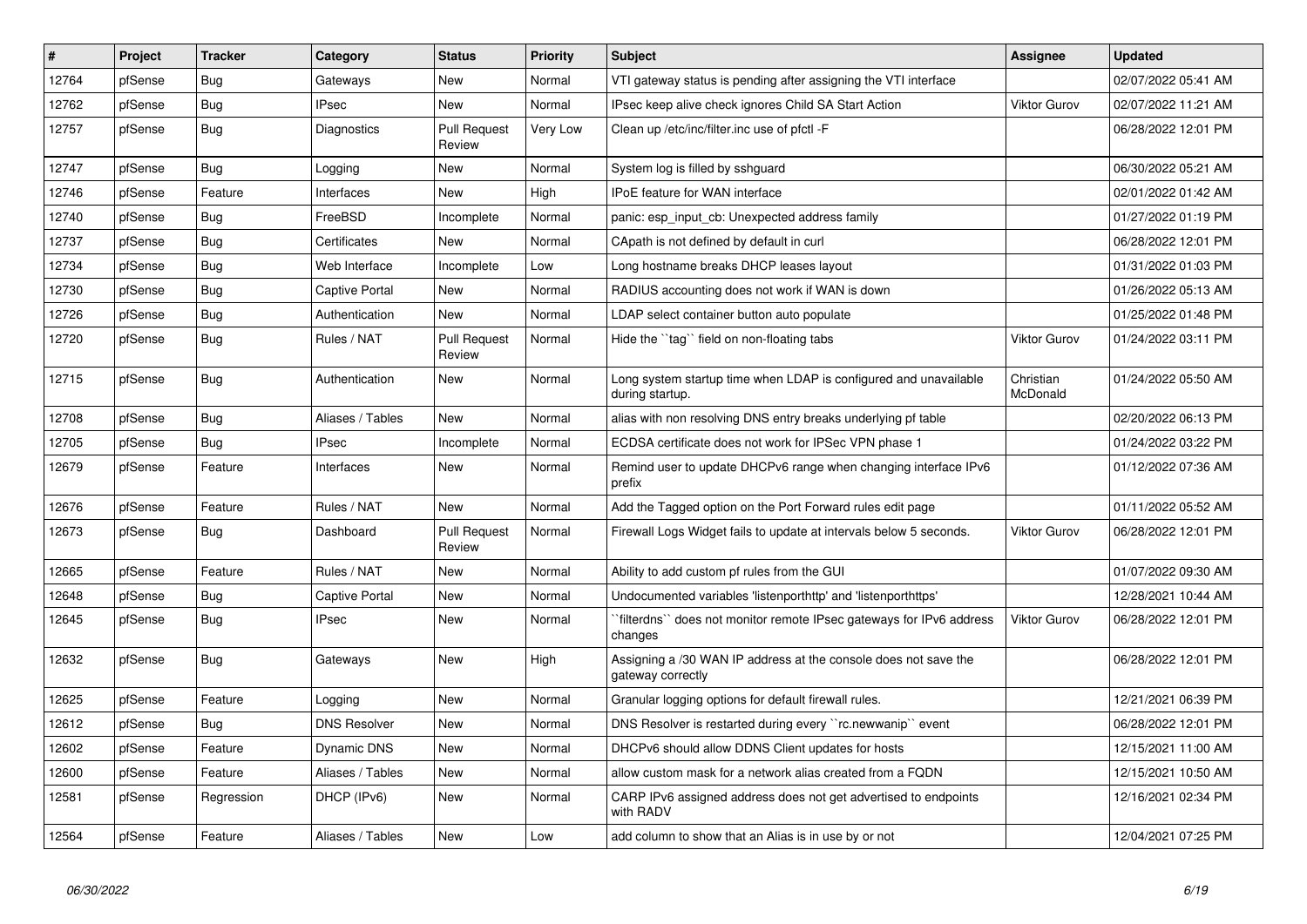| $\#$  | Project | <b>Tracker</b> | Category                   | <b>Status</b>                 | <b>Priority</b> | Subject                                                                                                                | <b>Assignee</b>    | <b>Updated</b>      |
|-------|---------|----------------|----------------------------|-------------------------------|-----------------|------------------------------------------------------------------------------------------------------------------------|--------------------|---------------------|
| 12563 | pfSense | <b>Bug</b>     | OpenVPN                    | New                           | Normal          | OpenVPN server doesn't support Framed-IPv6-Address RADIUS<br>attribute                                                 |                    | 12/03/2021 11:19 AM |
| 12553 | pfSense | Feature        | Backup / Restore           | New                           | Normal          | Auto Config Backup: Allow selecting multiple backups for deletion                                                      |                    | 02/22/2022 04:27 AM |
| 12552 | pfSense | Bug            | OpenVPN                    | <b>New</b>                    | Normal          | "Pull DNS" option within OpenVPN client does not cause pfSense to<br>use DNS servers assigned by remote OpenVPN server |                    | 12/08/2021 08:45 AM |
| 12551 | pfSense | Feature        | <b>DNS Resolver</b>        | New                           | Low             | Add ability to set DNS resolver search domain list                                                                     |                    | 12/01/2021 11:18 AM |
| 12549 | pfSense | Regression     | <b>IPsec</b>               | New                           | Normal          | Per-user Mobile IPsec settings are not applied to connecting mobile<br>clients                                         | Jim Pingle         | 06/28/2022 12:01 PM |
| 12547 | pfSense | Bug            | <b>Operating System</b>    | Feedback                      | Normal          | unsheduled system reboot/crash                                                                                         | Mateusz Guzik      | 12/01/2021 01:20 PM |
| 12543 | pfSense | <b>Bug</b>     | Web Interface              | Feedback                      | Normal          | Deleteing a Outbound NAT rule gave me an empty rule and displayed<br>php error in UI.                                  |                    | 02/14/2022 04:36 AM |
| 12542 | pfSense | Bug            | Virtual IP Addresses   New |                               | Normal          | Cannot assign a same IPv6 Link-Local address to different interfaces                                                   |                    | 11/25/2021 01:41 AM |
| 12539 | pfSense | Bug            | Interfaces                 | <b>New</b>                    | Low             | Changing VLAN ID for LAN interface in assignments silently fails.                                                      |                    | 11/23/2021 04:12 AM |
| 12535 | pfSense | Documentation  | Routing                    | New                           | Normal          | Negate Rules function does not match the description                                                                   |                    | 11/19/2021 02:03 PM |
| 12522 | pfSense | Feature        | OpenVPN                    | New                           | Very Low        | More flexible Client-Specific Override options for controlling options<br>pushed to clients                            |                    | 04/11/2022 03:11 PM |
| 12521 | pfSense | Feature        | <b>Operating System</b>    | New                           | Very Low        | Add the BBR2, QUIC, RACK Congestion Control (CC) protocols                                                             |                    | 11/15/2021 07:40 AM |
| 12519 | pfSense | <b>Bug</b>     | Authentication             | New                           | Normal          | Fail authentication using special character in password via the LDAP<br>connector                                      |                    | 11/12/2021 07:39 AM |
| 12509 | pfSense | <b>Bug</b>     | OpenVPN                    | New                           | Normal          | Deffered authentication does not work with auth-gen-token<br>external-auth or pusk "auth-token"                        |                    | 11/08/2021 04:01 AM |
| 12508 | pfSense | Bug            | <b>DHCP Relay</b>          | New                           | Normal          | DHCP Relay over VPN                                                                                                    |                    | 11/06/2021 11:25 AM |
| 12504 | pfSense | <b>Bug</b>     | Interfaces                 | New                           | Normal          | BCM57412 NetXtreme-E 10Gb RDMA Ethernet controller issue                                                               |                    | 11/05/2021 04:51 AM |
| 12495 | pfSense | Feature        | Dynamic DNS                | <b>Pull Request</b><br>Review | Normal          | DynDNS: add deSEC IPv4&v6 simultaneos update                                                                           | <b>Lukas Wiest</b> | 11/01/2021 08:53 AM |
| 12494 | pfSense | Feature        | Dynamic DNS                | <b>Pull Request</b><br>Review | Normal          | DynDNS: make simultaneous update of IP and LegacylP possible                                                           | <b>Lukas Wiest</b> | 11/01/2021 08:52 AM |
| 12483 | pfSense | <b>Bug</b>     | Configuration<br>Backend   | New                           | Normal          | GUI creates inconsistent config.xml                                                                                    |                    | 10/23/2021 06:48 AM |
| 12473 | pfSense | Feature        | <b>IPsec</b>               | New                           | Normal          | Allow user adjustment of IPsec Keep Alive periodic checks                                                              |                    | 12/22/2021 05:59 AM |
| 12467 | pfSense | <b>Bug</b>     | <b>Captive Portal</b>      | <b>New</b>                    | Normal          | CP error on client disconnect after reboot                                                                             |                    | 10/17/2021 05:35 AM |
| 12466 | pfSense | Feature        | OpenVPN                    | New                           | Very Low        | Option to Disable Renegotiation timer in OpenVPN Server                                                                |                    | 06/27/2022 07:22 AM |
| 12464 | pfSense | <b>Bug</b>     | Logging                    | <b>Pull Request</b><br>Review | Normal          | Syslog Auth messages are sent as Emergency Level                                                                       |                    | 06/28/2022 12:01 PM |
| 12459 | pfSense | Todo           | Virtual IP Addresses       | New                           | Normal          | Add IP Alias subnet input validation                                                                                   |                    | 10/15/2021 09:35 AM |
| 12458 | pfSense | Feature        | Authentication             | New                           | Normal          | Use "unixHomeDirectory" instead of "homeDirectory" when LDAP<br>authentication server is Active Directory              |                    | 10/15/2021 08:18 AM |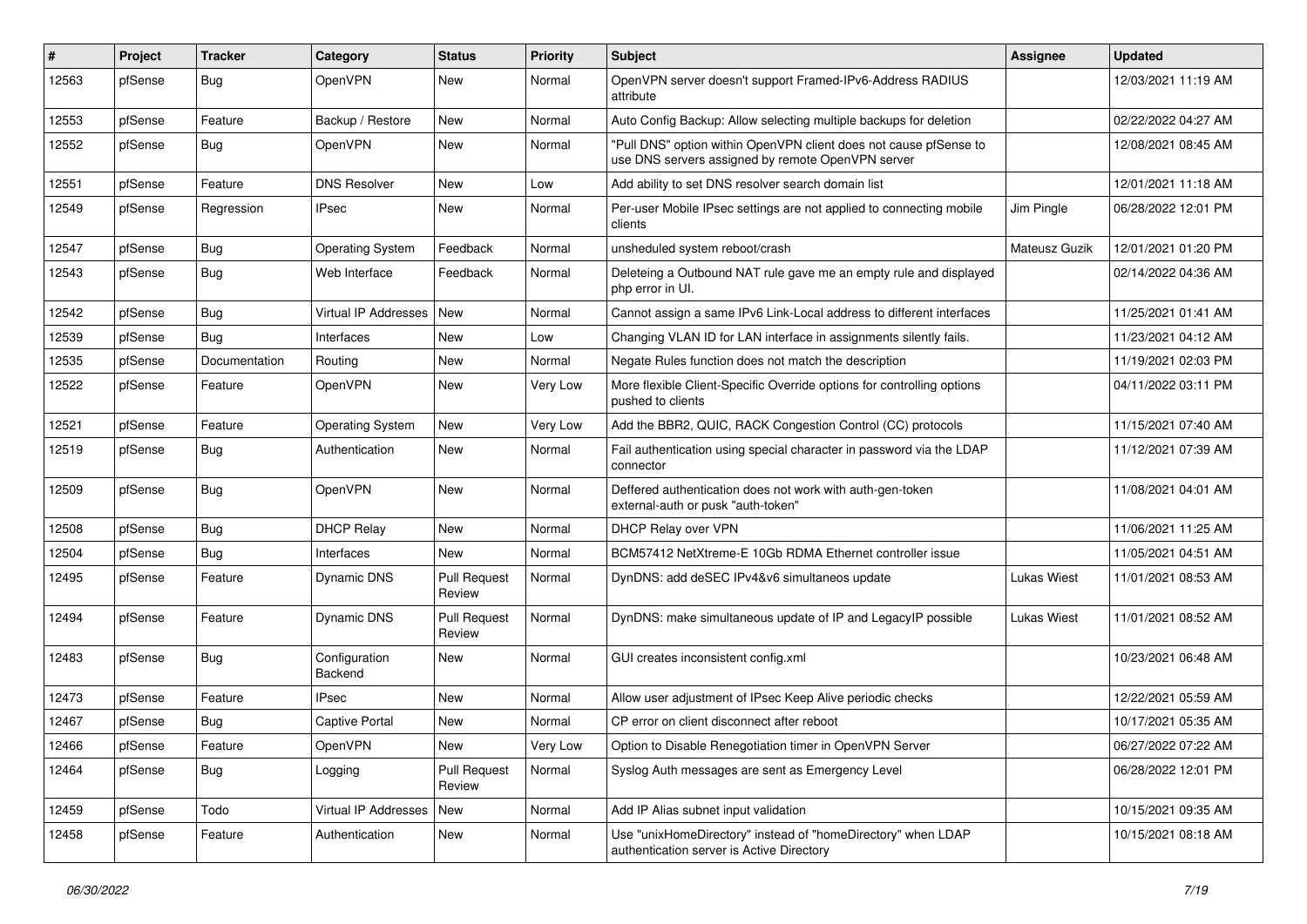| #     | Project | <b>Tracker</b> | Category                        | <b>Status</b>                 | Priority | Subject                                                                                                                          | <b>Assignee</b> | <b>Updated</b>      |
|-------|---------|----------------|---------------------------------|-------------------------------|----------|----------------------------------------------------------------------------------------------------------------------------------|-----------------|---------------------|
| 12451 | pfSense | <b>Bug</b>     | Virtual IP Addresses            | New                           | Normal   | deleteVIP() does not check RFC2136 Update Source                                                                                 |                 | 10/13/2021 10:06 AM |
| 12436 | pfSense | <b>Bug</b>     | <b>PPPoE Server</b>             | New                           | Normal   | Pppoe server config gui does not allow setting of chap authentication,<br>and sets the network start address for allocation to 0 |                 | 10/21/2021 08:15 AM |
| 12431 | pfSense | Todo           | Web Interface                   | <b>Pull Request</b><br>Review | Normal   | GUI pages should use "POST" for AJAX calls, not "GET"                                                                            | Viktor Gurov    | 06/28/2022 12:01 PM |
| 12421 | pfSense | Bug            | Rules / NAT                     | New                           | Normal   | IPV6 limiter bug                                                                                                                 |                 | 10/02/2021 08:44 AM |
| 12401 | pfSense | <b>Bug</b>     | <b>Traffic Graphs</b>           | New                           | Normal   | Traffic graphs with untagged and tagged VLAN on same interface                                                                   |                 | 09/23/2021 09:18 PM |
| 12393 | pfSense | <b>Bug</b>     | <b>Traffic Shaper</b><br>(ALTQ) | New                           | Low      | Priority of qOthersLow higher than default queues                                                                                |                 | 09/21/2021 02:48 PM |
| 12385 | pfSense | Bug            | Virtual IP Addresses            | <b>Pull Request</b><br>Review | Normal   | deleteVIP() does not check 1:1 NAT and Outbound NAT rules                                                                        | Viktor Gurov    | 06/28/2022 12:01 PM |
| 12382 | pfSense | Regression     | OpenVPN                         | New                           | Normal   | Certificate Depth checking creates OpenVPN micro-outages every<br>time a user authenticates after 2.5.2 upgrade                  |                 | 01/17/2022 04:17 AM |
| 12370 | pfSense | Feature        | Rules / NAT                     | New                           | Low      | Add limiters to Queue column on firewall rule list                                                                               |                 | 09/14/2021 07:37 AM |
| 12367 | pfSense | Todo           | Installer                       | New                           | Normal   | ZFS: Do not show memstick disk on target list                                                                                    |                 | 09/13/2021 07:37 AM |
| 12357 | pfSense | <b>Bug</b>     | <b>Captive Portal</b>           | New                           | Normal   | Captive Portal popup Logout button loads full login page in popup<br>when clicked                                                |                 | 10/27/2021 12:10 PM |
| 12343 | pfSense | Feature        | <b>Diagnostics</b>              | New                           | Low      | Real time traffic monitoring                                                                                                     |                 | 09/06/2021 01:26 PM |
| 12335 | pfSense | Bug            | <b>IPsec</b>                    | <b>New</b>                    | Normal   | IPsec DNS inefficiency                                                                                                           | Jim Pingle      | 06/28/2022 12:01 PM |
| 12300 | pfSense | Feature        | Hardware / Drivers              | New                           | Normal   | Add Aquantia Atlantic driver to pfsense                                                                                          |                 | 09/14/2021 06:49 AM |
| 12283 | pfSense | <b>Bug</b>     | Authentication                  | <b>New</b>                    | Normal   | LDAP/RADIUS authentication servers configuration does not allow<br>source IP address to be specified                             |                 | 08/20/2021 01:15 AM |
| 12259 | pfSense | Bug            | <b>Operating System</b>         | New                           | Normal   | Intel em NICs Suffering Performance Degradation on FreeBSD12                                                                     |                 | 02/25/2022 09:28 PM |
| 12249 | pfSense | Bug            | Backup / Restore                | New                           | Normal   | HAProxy causing failed ACB backups                                                                                               |                 | 11/15/2021 11:58 PM |
| 12248 | pfSense | Feature        | Package System                  | <b>New</b>                    | Low      | Package Update Availability Notification                                                                                         |                 | 11/28/2021 10:02 AM |
| 12243 | pfSense | Todo           | Package System                  | New                           | Normal   | Implement "``plugin_interfaces()`"                                                                                               |                 | 02/07/2022 03:50 AM |
| 12225 | pfSense | <b>Bug</b>     | Authentication                  | <b>Pull Request</b><br>Review | Normal   | Group membership field is not needed for remote groups                                                                           | Viktor Gurov    | 06/28/2022 12:01 PM |
| 12215 | pfSense | Regression     | OpenVPN                         | Feedback                      | Normal   | OpenVPN does not resync when running on a gateway group                                                                          |                 | 12/22/2021 05:49 AM |
| 12190 | pfSense | Feature        | Rules / NAT                     | New                           | Normal   | Add ability to reference ipv6 prefix in firewall rules and aliases                                                               |                 | 08/05/2021 01:47 PM |
| 12183 | pfSense | Regression     | Interfaces                      | New                           | Low      | Changing MAC address for PPP parent interface stopped working                                                                    |                 | 04/20/2022 04:16 PM |
| 12176 | pfSense | Todo           | Interfaces                      | <b>Pull Request</b><br>Review | Normal   | Hide WireGuard interfaces on appropriate pages                                                                                   |                 | 08/11/2021 12:52 AM |
| 12144 | pfSense | Bug            | <b>Operating System</b>         | In Progress                   | Normal   | Bug in "df -t" filtering if two filesystems use the same mountpoint                                                              | Mateusz Guzik   | 09/10/2021 10:07 AM |
| 12139 | pfSense | Feature        | <b>DNS Forwarder</b>            | New                           | Normal   | Add support in for specifying a DNSMASQ configuration file                                                                       |                 | 07/16/2021 09:45 PM |
| 12122 | pfSense | Bug            | Web Interface                   | New                           | Normal   | Perform greedy actions asychronously                                                                                             |                 | 07/10/2021 01:10 PM |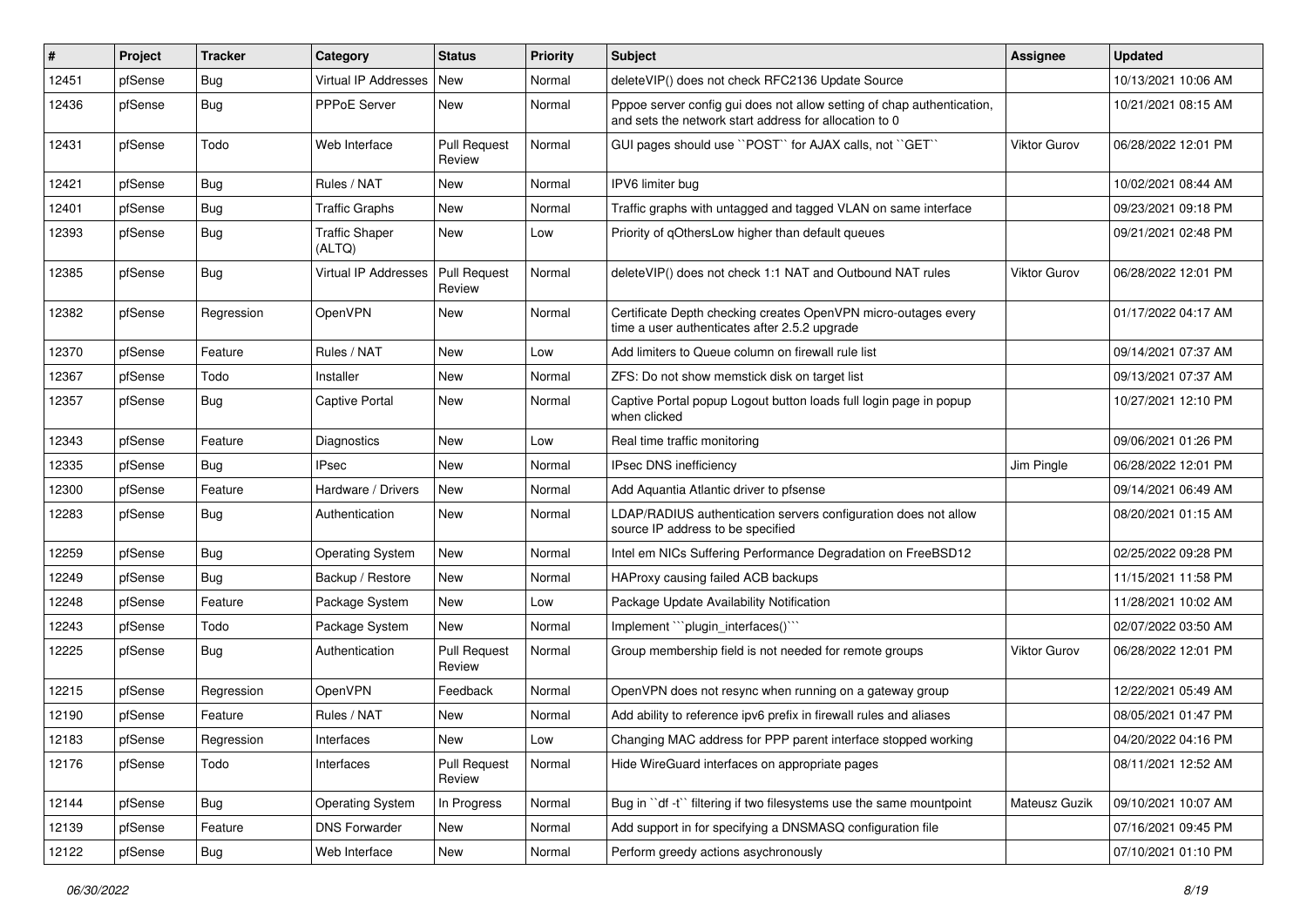| #     | Project | <b>Tracker</b> | Category                | <b>Status</b>                 | <b>Priority</b> | Subject                                                                                                  | <b>Assignee</b> | <b>Updated</b>      |
|-------|---------|----------------|-------------------------|-------------------------------|-----------------|----------------------------------------------------------------------------------------------------------|-----------------|---------------------|
| 12121 | pfSense | Feature        | OpenVPN                 | New                           | Normal          | Wider "local network(s)" fields in OpenVPN server configuration                                          |                 | 07/19/2021 07:37 AM |
| 12120 | pfSense | Feature        | <b>DHCP Relay</b>       | New                           | Normal          | Permit several sets of destination DHCP servers in DHCP relay                                            |                 | 07/11/2021 05:41 PM |
| 12095 | pfSense | <b>Bug</b>     | Authentication          | New                           | Normal          | Memory leak in pcscd                                                                                     |                 | 06/01/2022 01:01 PM |
| 12091 | pfSense | Feature        | Authentication          | New                           | Normal          | RFE: Add support for sssd authentication                                                                 |                 | 12/10/2021 04:55 PM |
| 12079 | pfSense | <b>Bug</b>     | <b>IGMP Proxy</b>       | New                           | Normal          | IGMPProxy: kernel panic, Sleeping thread owns a non-sleepable lock                                       | Mateusz Guzik   | 06/28/2022 12:01 PM |
| 12077 | pfSense | Feature        | Gateways                | New                           | Normal          | Allow stick-connections per gateway group                                                                |                 | 06/24/2021 08:45 AM |
| 12070 | pfSense | Bug            | DHCP (IPv4)             | New                           | Low             | <b>VLAN0 for WAN DHCP</b>                                                                                |                 | 12/23/2021 04:31 PM |
| 12067 | pfSense | <b>Bug</b>     | DHCP (IPv4)             | New                           | Very Low        | <b>DHCP Monitoring Statistics Error</b>                                                                  |                 | 06/21/2021 08:39 AM |
| 12066 | pfSense | Feature        | <b>Operating System</b> | New                           | Very Low        | Include man and man pages for all core programs and packages                                             |                 | 06/21/2021 07:44 AM |
| 12056 | pfSense | <b>Bug</b>     | Logging                 | New                           | Normal          | Filterlog says "Unknown Option %u"                                                                       |                 | 06/18/2021 05:51 AM |
| 12055 | pfSense | Feature        | Virtual IP Addresses    | Feedback                      | Normal          | Option to disable XMLRPC Sync for Loopback Virtual IPs                                                   |                 | 06/18/2021 09:05 AM |
| 12025 | pfSense | Todo           | Web Interface           | New                           | Very Low        | Add 1:1 Validation to Notify Someone They are 1:1 NAT'ing an<br><b>Interface Address</b>                 |                 | 06/11/2021 10:05 AM |
| 12013 | pfSense | <b>Bug</b>     | Logging                 | New                           | Low             | Reading log data is inefficient in certain cases                                                         |                 | 06/08/2021 07:35 AM |
| 11992 | pfSense | <b>Bug</b>     | Virtual IP Addresses    | Confirmed                     | High            | GRE Tunnel - Does not work with a virtual IP as endpoint                                                 |                 | 06/04/2021 01:16 AM |
| 11974 | pfSense | Feature        | <b>XMLRPC</b>           | <b>New</b>                    | Normal          | XMLRPC synchronization for igmmproxy settings                                                            |                 | 05/29/2021 03:58 PM |
| 11960 | pfSense | <b>Bug</b>     | Gateway Monitoring      | Feedback                      | Normal          | Gateway Monitoring Traffic Goes Out Default Gateway                                                      |                 | 12/20/2021 05:43 AM |
| 11956 | pfSense | Feature        | Web Interface           | New                           | Normal          | "add" button in the top of pages with many user-added items                                              |                 | 07/10/2021 01:01 PM |
| 11954 | pfSense | Feature        | <b>IGMP Proxy</b>       | New                           | Normal          | Multicast limits                                                                                         |                 | 05/25/2021 12:36 AM |
| 11953 | pfSense | <b>Bug</b>     | <b>IGMP Proxy</b>       | New                           | Normal          | XG-1541 crashes when igmpproxy is enabled and network interfaces<br>status change                        |                 | 05/24/2021 04:55 PM |
| 11927 | pfSense | Feature        | DHCP (IPv4)             | Feedback                      | Normal          | Allow DHCP not to serve a gateway - small fix                                                            |                 | 01/03/2022 04:17 PM |
| 11925 | pfSense | <b>Bug</b>     | OpenVPN                 | <b>New</b>                    | Normal          | Calling-Station-Id always set to WAN IP                                                                  |                 | 05/14/2021 09:27 AM |
| 11921 | pfSense | Feature        | <b>DNS Resolver</b>     | New                           | Very Low        | Feature Request: Compile unbound with EDNS Client Subnet (ECS)<br>module (--enable-subnet)               |                 | 05/14/2021 07:29 AM |
| 11877 | pfSense | <b>Bug</b>     | Web Interface           | <b>Pull Request</b><br>Review | Very Low        | Labels and description dissapear in firewall_schedule_edit.php                                           | Viktor Gurov    | 06/28/2022 12:01 PM |
| 11876 | pfSense | Feature        | Hardware / Drivers      | New                           | Normal          | OpenSSL does not use QAT acceleration on pfSense Plus<br>21.02-RELEASE-p1 or 21.05-DEVELOPMENT           |                 | 05/03/2021 08:02 AM |
| 11872 | pfSense | Bug            | Interfaces              | New                           | Normal          | gif interfaces reporting incorrect traffic counters                                                      |                 | 12/30/2021 04:00 AM |
| 11856 | pfSense | Feature        | Diagnostics             | New                           | Normal          | Replace/add Alias or DNS names for known LAN addresses in the<br>State table                             |                 | 04/27/2021 08:01 AM |
| 11786 | pfSense | <b>Bug</b>     | Services                | New                           | Normal          | SSH incomplete setup and startup fail while recovering XML backup in<br>a fresh install of pfSense 2.5.0 |                 | 04/17/2021 01:36 PM |
| 11778 | pfSense | <b>Bug</b>     | OpenVPN                 | New                           | Normal          | OpenVPN uses 100% CPU after experiencing packet loss                                                     |                 | 02/28/2022 07:38 AM |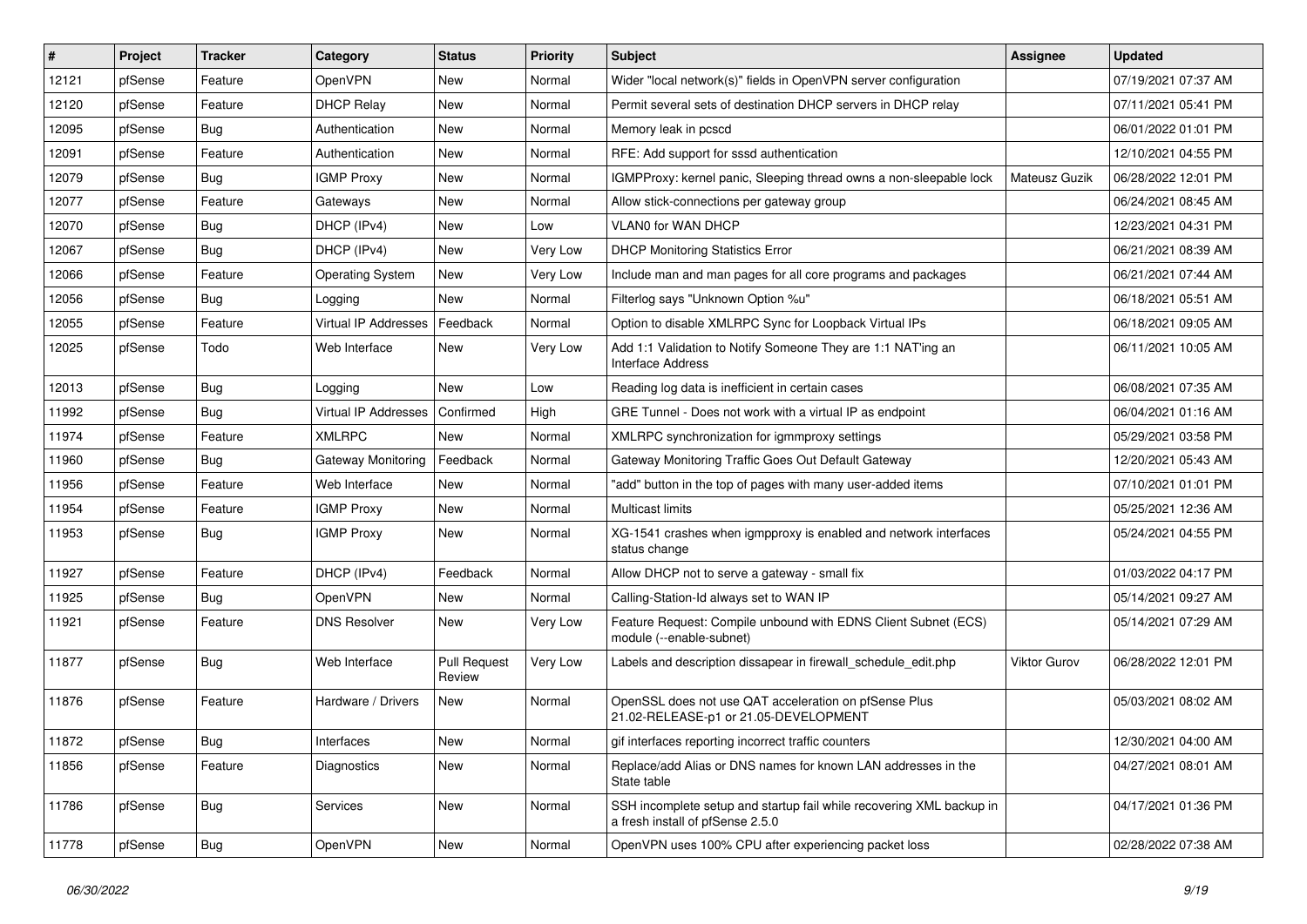| #     | Project | <b>Tracker</b> | Category              | <b>Status</b>                 | <b>Priority</b> | Subject                                                                                                                                                                                         | <b>Assignee</b>     | <b>Updated</b>      |
|-------|---------|----------------|-----------------------|-------------------------------|-----------------|-------------------------------------------------------------------------------------------------------------------------------------------------------------------------------------------------|---------------------|---------------------|
| 11761 | pfSense | <b>Bug</b>     | L <sub>2</sub> TP     | New                           | Normal          | L2TP/IPsec VPN : PPP LCP negotiation occurs before user<br>authentication                                                                                                                       |                     | 03/31/2021 04:52 AM |
| 11759 | pfSense | <b>Bug</b>     | Dashboard             | New                           | Normal          | Traffic graphs on dashboard double upload on pppoe links                                                                                                                                        |                     | 12/30/2021 04:00 AM |
| 11757 | pfSense | Feature        | <b>XMLRPC</b>         | New                           | Normal          | Allow XMLRPC sync to bypass default auth server in favor of local<br>database                                                                                                                   |                     | 03/30/2021 03:18 PM |
| 11731 | pfSense | Bug            | Hardware / Drivers    | New                           | Normal          | Missing support for Realtek USB NICs                                                                                                                                                            |                     | 03/30/2021 04:32 AM |
| 11730 | pfSense | <b>Bug</b>     | Web Interface         | New                           | Normal          | Improve visibility of option selections in dark themes                                                                                                                                          |                     | 03/25/2021 09:38 PM |
| 11724 | pfSense | Bug            | Package System        | <b>New</b>                    | Normal          | Packages unexpectedly removed when changing update branches                                                                                                                                     |                     | 03/29/2021 08:09 AM |
| 11717 | pfSense | <b>Bug</b>     | Rules / NAT           | New                           | Normal          | Incorrect port forwarding rules if Destination port alias is not equal to<br>Redirect target port alias                                                                                         |                     | 03/22/2021 06:06 AM |
| 11715 | pfSense | <b>Bug</b>     | OpenVPN               | New                           | Normal          | OpenVPN MTU                                                                                                                                                                                     |                     | 03/22/2021 01:35 AM |
| 11666 | pfSense | <b>Bug</b>     | Logging               | New                           | Normal          | GUI Firewall log search not parsing filter.log beyond hard coded limit                                                                                                                          |                     | 03/12/2021 11:38 AM |
| 11657 | pfSense | Bug            | Interfaces            | New                           | Normal          | netmap_ring_reinit error                                                                                                                                                                        |                     | 03/18/2021 10:32 PM |
| 11641 | pfSense | <b>Bug</b>     | Interfaces            | New                           | Normal          | On xn based interfaces without the VLANMTU flag the first VLAN tag<br>defined does not follow the parent interface MTU settings. All<br>subsequent VLAN tags follow the parent interface's MTU. |                     | 03/09/2021 06:42 PM |
| 11625 | pfSense | Feature        | OpenVPN               | <b>New</b>                    | Normal          | Cisco-AVPair aliases support                                                                                                                                                                    |                     | 03/05/2021 12:35 AM |
| 11619 | pfSense | <b>Bug</b>     | Upgrade               | New                           | Normal          | Unable to upgrade 2.4.4-p3 to 2.5/21.02-p1                                                                                                                                                      |                     | 08/15/2021 10:00 AM |
| 11604 | pfSense | Feature        | WireGuard             | <b>New</b>                    | Normal          | WireGuard Dynamic Listen Port Randomization                                                                                                                                                     |                     | 03/19/2021 10:59 AM |
| 11589 | pfSense | Feature        | <b>Traffic Graphs</b> | <b>Pull Request</b><br>Review | Low             | Fix iftop experimental traffic fetcher, unify and improve output style                                                                                                                          |                     | 03/03/2021 03:30 PM |
| 11588 | pfSense | Feature        | WireGuard             | <b>New</b>                    | Low             | Automatically suggest next IP address in Wireguard interface subnet<br>when creating a peer                                                                                                     |                     | 12/22/2021 03:35 AM |
| 11570 | pfSense | Regression     | Gateways              | <b>Pull Request</b><br>Review | Normal          | Gateway monitoring services is not always restarted on interface<br>events, which may prevent a WAN from recovering back to an online<br>state                                                  | <b>Viktor Gurov</b> | 06/28/2022 12:01 PM |
| 11566 | pfSense | Bug            | Web Interface         | New                           | Low             | Firewall Maximum Table Entries "default size" is whatever is entered                                                                                                                            |                     | 02/27/2021 10:01 AM |
| 11556 | pfSense | <b>Bug</b>     | Rules / NAT           | New                           | Normal          | Kill all states associated with a NAT address                                                                                                                                                   |                     | 03/19/2021 10:29 AM |
| 11548 | pfSense | <b>Bug</b>     | Rules / NAT           | New                           | Normal          | "rule expands to no valid combination" error from port forward<br>automatic rule mixing IPv4 and IPv6 elements                                                                                  |                     | 02/27/2021 03:18 PM |
| 11545 | pfSense | Regression     | Interfaces            | Feedback                      | Normal          | Primary interface address is not always used when VIPs are present                                                                                                                              | Reid Linnemann      | 06/28/2022 12:01 PM |
| 11541 | pfSense | <b>Bug</b>     | OpenVPN               | New                           | Normal          | OpenVPN status does not work properly when set to TCP and<br>Concurrent Connections = 1                                                                                                         |                     | 03/02/2021 02:27 PM |
| 11539 | pfSense | Bug            | <b>IPsec</b>          | Feedback                      | Normal          | Mobile IPsec "split include" value of 0.0.0.0/0 causes some clients to<br>fail                                                                                                                  | Jim Pingle          | 06/28/2022 12:01 PM |
| 11508 | pfSense | Todo           | Web Interface         | <b>Pull Request</b><br>Review | Low             | Update SimplePie to to v1.5.6                                                                                                                                                                   |                     | 02/23/2021 07:23 AM |
| 11503 | pfSense | <b>Bug</b>     | OpenVPN               | New                           | Normal          | Using multiple authentication backends on an OpenVPN server fails                                                                                                                               |                     | 02/23/2021 12:23 PM |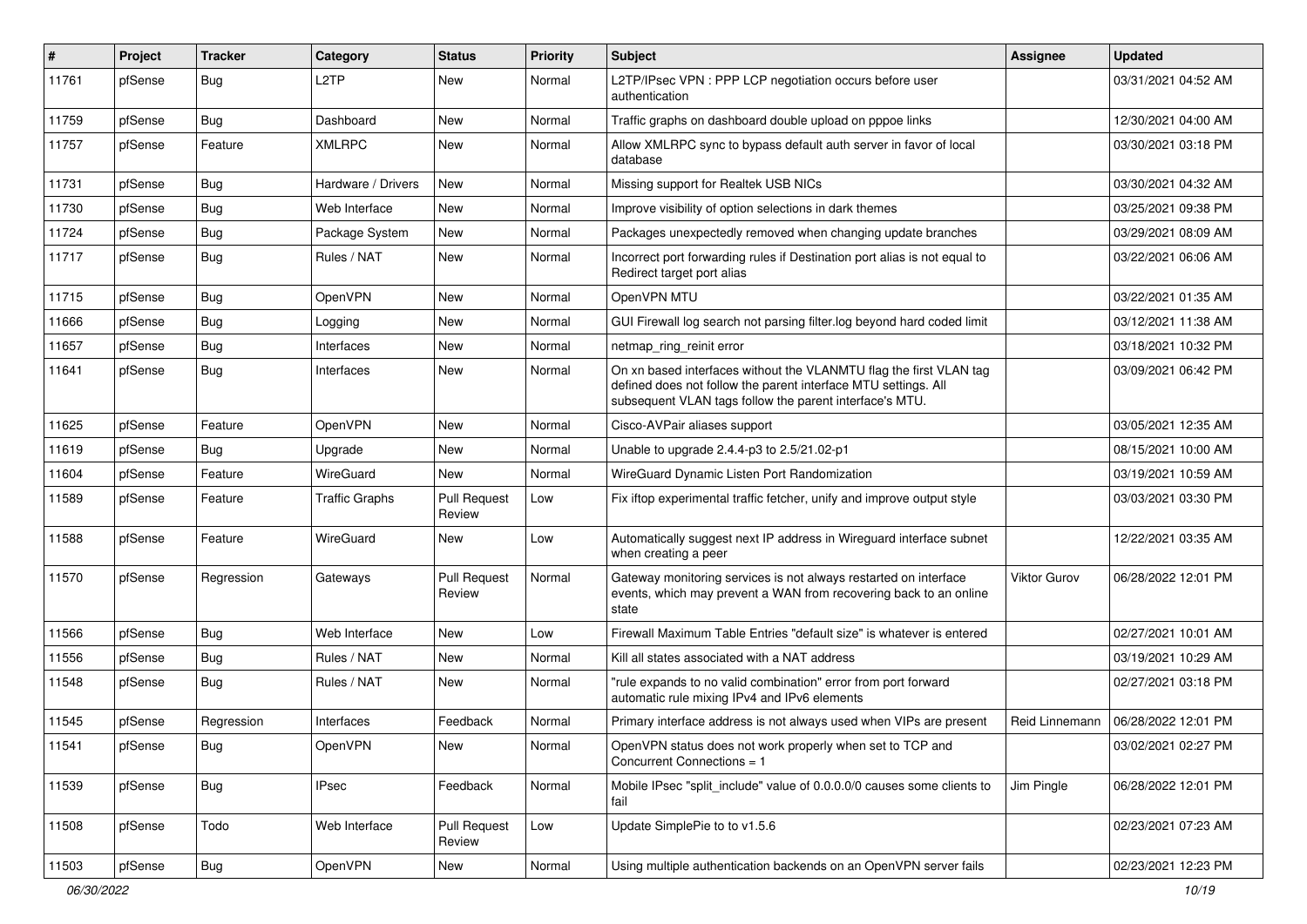| #     | Project | <b>Tracker</b> | Category                            | <b>Status</b> | <b>Priority</b> | <b>Subject</b>                                                                                                                   | Assignee     | <b>Updated</b>      |
|-------|---------|----------------|-------------------------------------|---------------|-----------------|----------------------------------------------------------------------------------------------------------------------------------|--------------|---------------------|
| 11498 | pfSense | Feature        | WireGuard                           | New           | Normal          | WireGuard does not pass multicast traffic to peer                                                                                | Peter Grehan | 03/19/2021 10:59 AM |
| 11473 | pfSense | Bug            | Web Interface                       | New           | Normal          | System Activity shows invalid data on SG-3100                                                                                    |              | 02/19/2021 08:12 PM |
| 11440 | pfSense | Feature        | Web Interface                       | New           | Low             | Expand collapsed sections by clicking anywhere on header                                                                         |              | 10/28/2021 01:35 PM |
| 11438 | pfSense | Feature        | Hardware / Drivers                  | New           | Low             | Allow multiple cryptographic accelerator modules to be loaded at the<br>same time                                                |              | 02/18/2021 12:40 PM |
| 11430 | pfSense | <b>Bug</b>     | Interfaces                          | New           | Normal          | PHP console spam after Assigning Interfaces                                                                                      |              | 10/09/2021 10:37 AM |
| 11429 | pfSense | <b>Bug</b>     | Web Interface                       | New           | Normal          | System Log / Settings form activates "Reset Log Files" button on enter                                                           |              | 10/28/2021 01:35 PM |
| 11418 | pfSense | <b>Bug</b>     | <b>IPsec</b>                        | New           | Very Low        | 'NAT-T: Force' is broken for IPv6 IPsec                                                                                          |              | 02/16/2021 08:25 AM |
| 11412 | pfSense | <b>Bug</b>     | Interfaces                          | New           | Normal          | LLDPD Package Doesn't Work with Switchports                                                                                      |              | 02/12/2021 08:12 PM |
| 11379 | pfSense | Feature        | <b>Captive Portal</b>               | New           | Normal          | <b>Template Roll Printer</b>                                                                                                     |              | 02/07/2021 05:26 AM |
| 11369 | pfSense | Feature        | <b>Operating System</b>             | New           | Low             | add Enabling IPv6 Source Address Validation support                                                                              |              | 02/04/2021 10:03 AM |
| 11363 | pfSense | <b>Bug</b>     | Installer                           | New           | Normal          | Clean Install 2.5.0 fails due to hardware incompability                                                                          |              | 02/04/2021 11:06 AM |
| 11352 | pfSense | Bug            | FreeBSD                             | New           | Low             | CTF types > 2^15 in the pfSense kernel config results in DTrace failing                                                          | Scott Long   | 03/17/2021 02:52 AM |
| 11335 | pfSense | <b>Bug</b>     | Interfaces                          | New           | Normal          | Spoofing the MAC on a LAGG interface does not work for some NIC<br>types.                                                        |              | 01/29/2021 09:10 AM |
| 11324 | pfSense | Feature        | Logging                             | New           | Normal          | Separate syslog "Remote log servers" Parameters                                                                                  |              | 01/27/2021 10:47 AM |
| 11302 | pfSense | Feature        | WireGuard                           | New           | Normal          | WireGuard XMLRPC sync                                                                                                            |              | 03/19/2021 10:59 AM |
| 11296 | pfSense | <b>Bug</b>     | Routing                             | New           | Normal          | Static route targets may still reachable via default route when the<br>gateway they should route through is down                 | Viktor Gurov | 06/28/2022 12:01 PM |
| 11280 | pfSense | Todo           | WireGuard                           | New           | Normal          | Add WireGuard to ALTQ list                                                                                                       |              | 04/27/2021 12:32 PM |
| 11270 | pfSense | Feature        | <b>VPN</b> (Multiple<br>Types)      | New           | Low             | Consider integrating Nebula mesh VPN                                                                                             |              | 01/20/2021 03:34 PM |
| 11268 | pfSense | Bug            | Web Interface                       | New           | Normal          | Cookie named 'id' prevents Edit form fields being set properly                                                                   |              | 09/03/2021 06:16 AM |
| 11262 | pfSense | Feature        | Rules / NAT                         | New           | Normal          | Time Based Rules - selects all days in the current month                                                                         |              | 04/27/2021 12:32 PM |
| 11257 | pfSense | Feature        | Upgrade                             | New           | Normal          | Installed Packages: Update all button                                                                                            |              | 01/18/2021 10:45 AM |
| 11243 | pfSense | Feature        | Interfaces                          | New           | Normal          | individual pfctl snort2c tables per interface only blocking IPs for<br>specific interface when a rule triggers in snort/suricata |              | 01/14/2021 03:02 PM |
| 11232 | pfSense | Bug            | <b>Operating System</b>             | New           | Normal          | Fix pfSense fsync                                                                                                                |              | 01/08/2021 08:53 AM |
| 11213 | pfSense | Feature        | Gateways                            | New           | Low             | Option to mark gateway as down directly from Table                                                                               |              | 01/03/2021 07:09 AM |
| 11203 | pfSense | Bug            | Certificates                        | New           | Normal          | certificate manager very slow                                                                                                    |              | 12/31/2020 11:57 AM |
| 11192 | pfSense | Bug            | <b>Traffic Shaper</b><br>(Limiters) | Feedback      | Normal          | Using Limiters causes out of order packets within one TCP or UDP<br>flow                                                         |              | 01/06/2021 12:09 AM |
| 11189 | pfSense | Feature        | Captive Portal                      | New           | Normal          | Captive Portal - Tarpit option                                                                                                   |              | 12/23/2020 06:44 PM |
| 11184 | pfSense | <b>Bug</b>     | FreeBSD                             | New           | Normal          | PF: State policy cannot be configurable                                                                                          |              | 02/09/2021 02:43 AM |
| 11177 | pfSense | <b>Bug</b>     | Dynamic DNS                         | New           | Normal          | DDNSv6 not using Check IP Services                                                                                               |              | 12/21/2020 05:02 AM |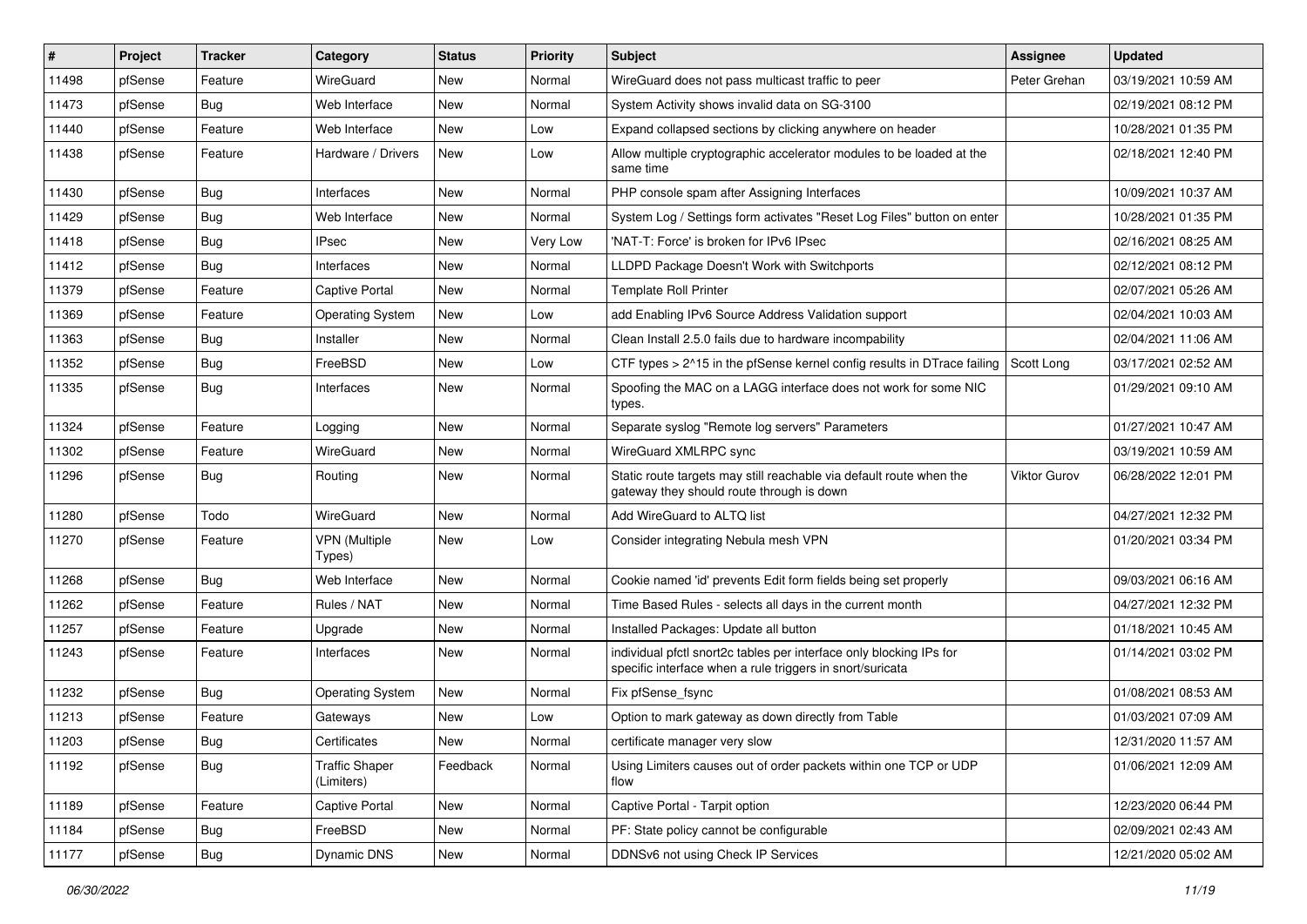| #     | Project | <b>Tracker</b> | Category                        | <b>Status</b>                 | <b>Priority</b> | <b>Subject</b>                                                                                       | <b>Assignee</b>      | <b>Updated</b>      |
|-------|---------|----------------|---------------------------------|-------------------------------|-----------------|------------------------------------------------------------------------------------------------------|----------------------|---------------------|
| 11174 | pfSense | Bug            | <b>Traffic Shaper</b><br>(ALTQ) | Feedback                      | Normal          | Incorrect traffic shaping on pppoe interface                                                         |                      | 12/21/2020 11:21 PM |
| 11169 | pfSense | Feature        | Interfaces                      | New                           | Very Low        | Changing interface index order                                                                       |                      | 12/17/2020 05:44 AM |
| 11149 | pfSense | <b>Bug</b>     | <b>DHCP Relay</b>               | New                           | Normal          | DHCP relay won't start with DHCP server behind gateway                                               |                      | 03/22/2021 05:13 AM |
| 11147 | pfSense | Bug            | <b>Dynamic DNS</b>              | New                           | Normal          | Domeneshop DynDNS IPv4 and IPv6                                                                      |                      | 12/09/2020 11:47 PM |
| 11139 | pfSense | Documentation  | Interfaces                      | New                           | Normal          | <b>Bridges and VLANs</b>                                                                             |                      | 12/07/2020 12:32 PM |
| 11110 | pfSense | <b>Bug</b>     | Backup / Restore                | New                           | Normal          | Backup file should be checked before restoring a specific area                                       |                      | 12/05/2020 02:50 PM |
| 11093 | pfSense | Bug            | Wireless                        | New                           | Low             | ral(4) driver non-functional in arm64                                                                |                      | 11/21/2020 10:45 AM |
| 11091 | pfSense | Bug            | Interfaces                      | New                           | Normal          | Interfaces set as disabled in the configuration have an UP status in the<br>operating system at boot | <b>Viktor Gurov</b>  | 06/28/2022 12:01 PM |
| 11084 | pfSense | Feature        | Dynamic DNS                     | New                           | Normal          | Dynamic DNS include option to specify virtual IP addresses                                           |                      | 11/19/2020 01:26 PM |
| 11056 | pfSense | Feature        | Interfaces                      | New                           | Normal          | Add option to disable flow-control on interfaces in GUI                                              |                      | 11/11/2020 04:41 PM |
| 11004 | pfSense | Feature        | DHCP (IPv4)                     | New                           | Low             | DHCP reservations with no IP address show entries in DHCP leases                                     |                      | 10/26/2020 07:22 AM |
| 10995 | pfSense | Feature        | <b>Operating System</b>         | New                           | Low             | Remove VMware MSI-X from the PCI blacklist.                                                          |                      | 10/20/2020 11:40 AM |
| 10980 | pfSense | Bug            | <b>Operating System</b>         | New                           | Normal          | rc.local is executed at login by rc.initial, and not at boot time.                                   |                      | 10/19/2020 09:39 AM |
| 10962 | pfSense | Feature        | Dynamic DNS                     | New                           | Normal          | Add Cpanel support for Dynamic DNS Clients                                                           |                      | 12/28/2020 01:56 PM |
| 10959 | pfSense | <b>Bug</b>     | <b>Traffic Graphs</b>           | Feedback                      | Low             | Traffic graph stopped on interface used via netmap                                                   |                      | 02/22/2021 02:57 AM |
| 10952 | pfSense | <b>Bug</b>     | Rules / NAT                     | New                           | Low             | Inconsistency in Subnet Defaults Between Firewall Rules and Interface<br><b>Address Assignments</b>  |                      | 10/09/2020 12:50 PM |
| 10918 | pfSense | Feature        | Aliases / Tables                | New                           | Low             | IP Aliases de-duplication                                                                            |                      | 12/13/2020 11:37 PM |
| 10904 | pfSense | Feature        | <b>DHCP Relay</b>               | <b>Pull Request</b><br>Review | Normal          | Support vti interfaces in dhcrelay                                                                   | Luiz Souza           | 10/12/2020 07:35 AM |
| 10892 | pfSense | Bug            | Rules / NAT                     | New                           | Low             | Large number of VLAN/LANs make floating rules are to read                                            | <b>Jared Dillard</b> | 02/01/2021 03:29 PM |
| 10890 | pfSense | Feature        | Interfaces                      | New                           | Normal          | Allow multiple assigned interfaces to track status of a single switch port                           |                      | 09/14/2020 07:20 AM |
| 10875 | pfSense | Bug            | Gateways                        | New                           | Normal          | PPP periodic reset does not fully restore gateway group round-robin<br>functionality                 | Luiz Souza           | 11/05/2020 07:44 AM |
| 10843 | pfSense | Feature        | Authentication                  | New                           | Normal          | Allow user manager settings to specify multiple authentication servers                               |                      | 01/13/2022 07:22 AM |
| 10839 | pfSense | Feature        | <b>Traffic Shaper</b><br>(ALTQ) | New                           | Normal          | Add popular messengers to the Traffic Shaper Wizard                                                  |                      | 08/18/2020 10:07 AM |
| 10833 | pfSense | Bug            | Configuration<br>Backend        | New                           | Normal          | unbound exits on configuration error when link status flaps on LAN<br>interface                      |                      | 08/13/2020 11:53 PM |
| 10822 | pfSense | <b>Bug</b>     | DHCP (IPv6)                     | New                           | Normal          | Deprecated IPv6 prefix won't be announced as deprecated to clients                                   |                      | 08/10/2020 09:23 AM |
| 10805 | pfSense | Feature        | Hardware / Drivers              | New                           | Normal          | Intel QAT (QuickAssist) encryption support for PfSense                                               |                      | 07/31/2020 03:13 PM |
| 10802 | pfSense | Feature        | DHCP (IPv4)                     | New                           | Very Low        | Seperator for DHCP Static Mapped leases                                                              |                      | 07/31/2020 10:30 AM |
| 10765 | pfSense | <b>Bug</b>     | Authentication                  | New                           | Normal          | Ampersands in Idap extended query are escaped twice                                                  |                      | 09/02/2020 07:55 AM |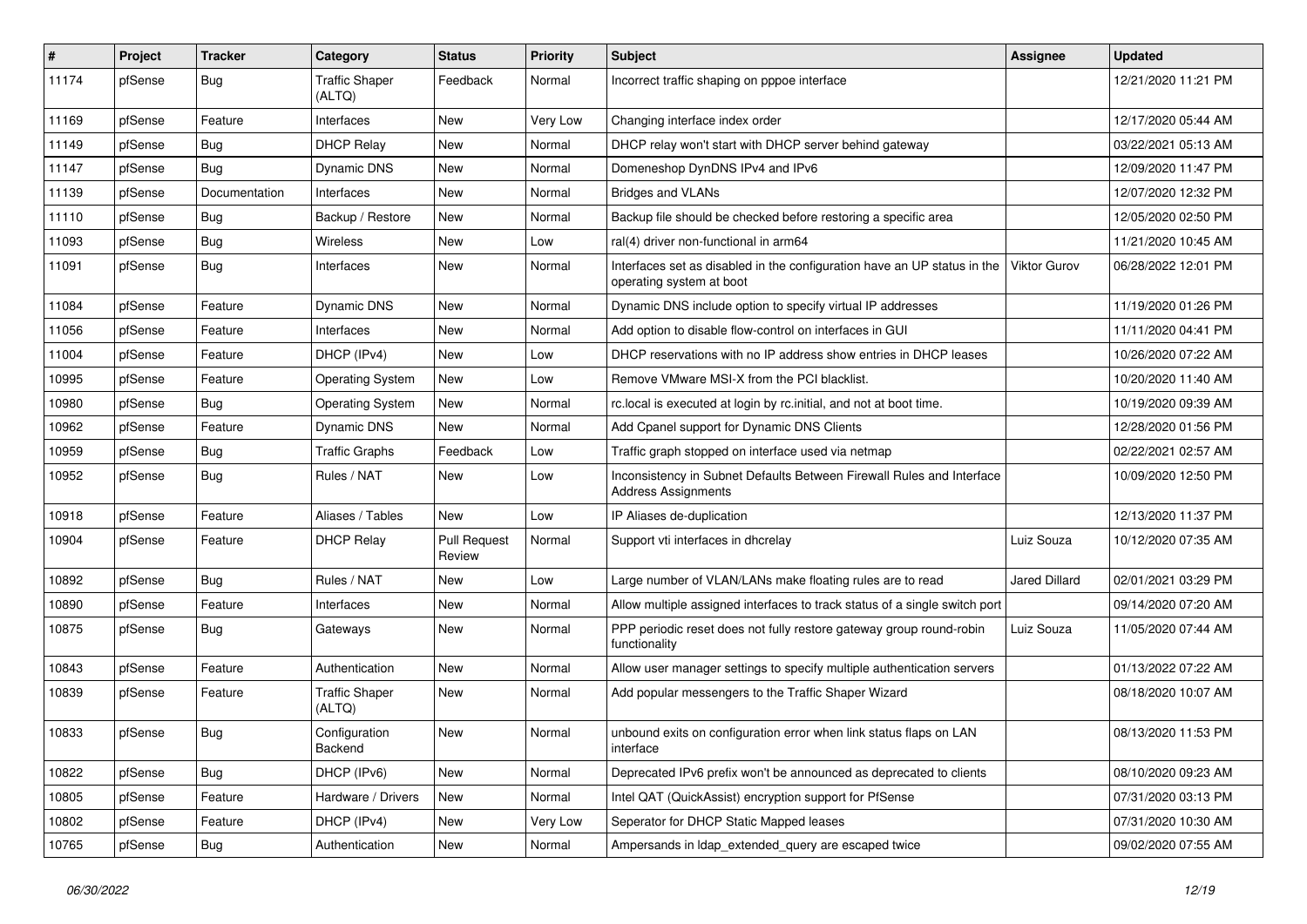| #     | Project | <b>Tracker</b> | Category                     | <b>Status</b> | <b>Priority</b> | Subject                                                                                           | Assignee   | <b>Updated</b>      |
|-------|---------|----------------|------------------------------|---------------|-----------------|---------------------------------------------------------------------------------------------------|------------|---------------------|
| 10732 | pfSense | Feature        | <b>High Availability</b>     | New           | Very Low        | Warning banner for secondary HA node                                                              |            | 12/23/2021 03:34 AM |
| 10731 | pfSense | Feature        | <b>XMLRPC</b>                | <b>New</b>    | Very Low        | XML-sync primary/secondary config flag                                                            |            | 07/06/2020 03:52 PM |
| 10729 | pfSense | <b>Bug</b>     | Package System               | New           | Normal          | Certificate verification failed for pkg.freebsd.org                                               |            | 07/05/2020 01:12 AM |
| 10726 | pfSense | <b>Bug</b>     | Rules / NAT                  | New           | Normal          | Sticky-connections option is bugged - sticky-address cannot be<br>redefined                       |            | 11/12/2020 10:12 AM |
| 10718 | pfSense | Feature        | <b>Notifications</b>         | New           | Normal          | Email notifications - add new field to enter a from: name                                         |            | 07/01/2020 09:08 AM |
| 10715 | pfSense | <b>Bug</b>     | <b>DHCP Relay</b>            | New           | Normal          | DHCPv6 relay always uses the "first" IPv6 address of an interface                                 |            | 06/29/2020 05:01 AM |
| 10714 | pfSense | Bug            | DHCP (IPv6)                  | <b>New</b>    | Normal          | radvd only gives out the prefix of the "first" IPv6 address of an interface                       |            | 10/06/2020 01:03 PM |
| 10712 | pfSense | <b>Bug</b>     | Rules / NAT                  | New           | Normal          | "default allow LAN IPv6 to any" rule does not work right after boot<br>when using IPv6 PD         |            | 06/30/2020 12:17 AM |
| 10708 | pfSense | <b>Bug</b>     | Upgrade                      | New           | Normal          | ZFS bootpool boot symlink issue                                                                   | Luiz Souza | 03/08/2021 07:03 AM |
| 10701 | pfSense | Bug            | Web Interface                | New           | Very Low        | Firewall Log too wide with Rule Description Column                                                |            | 06/25/2020 07:36 AM |
| 10690 | pfSense | Bug            | Installer                    | New           | Low             | Not possible to make UFS install on ZFS formatted drive                                           |            | 04/21/2022 12:39 PM |
| 10671 | pfSense | <b>Bug</b>     | <b>Operating System</b>      | New           | Normal          | pfsense 2.4.5 1 does not boot on Gen2 2012R2 HyperV VM                                            |            | 05/09/2021 06:39 AM |
| 10651 | pfSense | Feature        | OpenVPN                      | New           | Normal          | Remove/replace deprecated OpenVPN options                                                         |            | 06/10/2020 11:32 AM |
| 10645 | pfSense | Feature        | Package System               | New           | Very Low        | Choosing active repo after restoring config but before starting pkgs<br>auto-installing           |            | 09/22/2020 01:04 PM |
| 10624 | pfSense | <b>Bug</b>     | <b>DNS Resolver</b>          | New           | Normal          | Unbound configuration memory leak with python module + register<br>DHCP leases active             |            | 02/26/2021 10:27 AM |
| 10621 | pfSense | Feature        | Hardware / Drivers           | Feedback      | Normal          | Update system.inc/system_identify_specific_platform() update to<br>accommodate AWS, Azure and GCP |            | 06/02/2020 03:16 PM |
| 10584 | pfSense | Bug            | Hardware / Drivers           | New           | Normal          | SG-3100 with M.2: shutdown instead of reboot                                                      |            | 07/21/2020 03:08 AM |
| 10581 | pfSense | Feature        | Logging                      | New           | Normal          | Provide ability to disable nginx access logging to remote syslog server                           |            | 05/21/2020 08:36 PM |
| 10577 | pfSense | <b>Bug</b>     | Hardware / Drivers           | Feedback      | Normal          | intel x553 (c3000 chipset) loading x520 driver                                                    |            | 05/28/2020 03:59 AM |
| 10544 | pfSense | <b>Bug</b>     | User Manager /<br>Privileges | New           | Normal          | It's not possible to add a user to group operator using the gui                                   |            | 04/21/2022 12:39 PM |
| 10530 | pfSense | <b>Bug</b>     | Upgrade                      | New           | Normal          | Convert config version to be based on product version                                             |            | 04/21/2022 12:39 PM |
| 10514 | pfSense | Feature        | Web Interface                | New           | Normal          | Add to every page an unparsed Notes field for administrative reference                            |            | 04/30/2020 06:32 PM |
| 10513 | pfSense | <b>Bug</b>     | Rules / NAT                  | New           | Normal          | State issues with policy routing and HA failover                                                  |            | 04/21/2022 12:39 PM |
| 10493 | pfSense | i Bug          | <b>IPsec</b>                 | New           | Normal          | filter_get_vpns_list() issues                                                                     |            | 05/06/2020 01:07 AM |
| 10468 | pfSense | Feature        | Web Interface                | New           | Normal          | Allow to download log files from WebGUI                                                           |            | 04/17/2020 06:17 AM |
| 10467 | pfSense | Feature        | Notifications                | New           | Very Low        | Email alert functionality for system health                                                       |            | 05/21/2020 06:02 AM |
| 10464 | pfSense | Todo           | Upgrade                      | New           | Low             | Disallow package updates when a system update is available                                        |            | 06/30/2022 08:41 AM |
| 10446 | pfSense | Feature        | Rules / NAT                  | New           | Very Low        | VIP address is not shown in firewall rules                                                        |            | 06/09/2022 02:07 PM |
| 10404 | pfSense | Feature        | <b>NTPD</b>                  | New           | Normal          | Consider using chrony for NTP services                                                            |            | 11/23/2021 06:59 PM |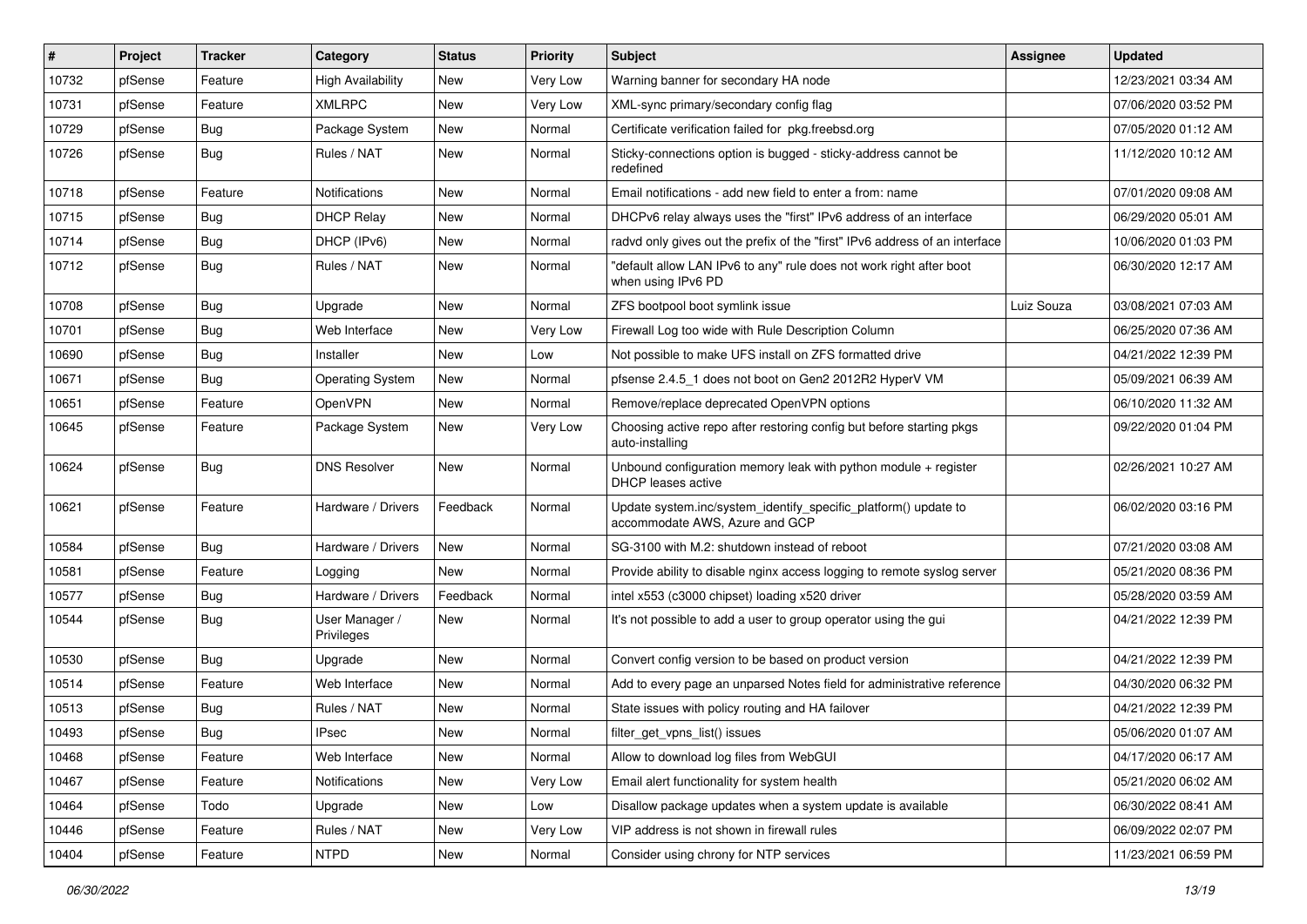| $\#$  | Project | <b>Tracker</b> | Category                | <b>Status</b> | <b>Priority</b> | <b>Subject</b>                                                                                                    | <b>Assignee</b>                              | <b>Updated</b>      |
|-------|---------|----------------|-------------------------|---------------|-----------------|-------------------------------------------------------------------------------------------------------------------|----------------------------------------------|---------------------|
| 10401 | pfSense | Feature        | Dashboard               | <b>New</b>    | Normal          | Request: ability to sort/separate stopped/running Service(s) on<br>Dashboard -> Services Status widget            |                                              | 03/31/2020 04:48 PM |
| 10395 | pfSense | Feature        | Dashboard               | New           | Low             | Add Dashboard System Information support for more PC Engines APU<br>boards                                        |                                              | 02/17/2022 01:02 AM |
| 10352 | pfSense | Bug            | Authentication          | New           | Very Low        | RADIUS authentication fails with MSCHAPv1 or MSCHAPv2 when<br>passwords contain international characters          |                                              | 06/20/2022 04:04 PM |
| 10345 | pfSense | Feature        | DHCP (IPv4)             | <b>New</b>    | Normal          | DHCP lease distinction between online and offline                                                                 |                                              | 03/16/2020 07:56 AM |
| 10342 | pfSense | Bug            | <b>DNS Resolver</b>     | New           | Normal          | Unbound domain overrides stop resolving periodically. They only<br>resume after the service has been restarted.   |                                              | 03/13/2020 10:35 AM |
| 10325 | pfSense | <b>Bug</b>     | Notifications           | New           | Normal          | System/Advanced/Notifications/E-Mail - SMTP Notification E-Mail auth<br>password Unexpected Bahaviour             |                                              | 10/30/2020 08:17 AM |
| 10312 | pfSense | Feature        | Rules / NAT             | <b>New</b>    | Low             | Reordering of NAT rules without dragging                                                                          |                                              | 03/03/2020 07:28 AM |
| 10311 | pfSense | <b>Bug</b>     | OpenVPN                 | <b>New</b>    | Normal          | Too low net.link.ifgmaxlen causes packet drop under load when using<br>OpenVPN inside bridge interface under load |                                              | 08/10/2021 03:10 AM |
| 10310 | pfSense | Bug            | Upgrade                 | New           | Normal          | Systems with low RAM and several packages may temporarily fail to<br>load large tables after an upgrade           |                                              | 03/03/2020 07:55 AM |
| 10290 | pfSense | Feature        | Aliases / Tables        | New           | Very Low        | Firewall Aliases Add button on top of list                                                                        |                                              | 07/10/2021 01:03 PM |
| 10280 | pfSense | Feature        | Dashboard               | <b>New</b>    | Low             | <b>DHCP Leases widget</b>                                                                                         |                                              | 11/07/2020 09:18 PM |
| 10277 | pfSense | Bug            | Web Interface           | <b>New</b>    | Normal          | Sorting the log entries does not use year value                                                                   |                                              | 02/24/2020 07:46 AM |
| 10271 | pfSense | Bug            | Web Interface           | <b>New</b>    | Normal          | Large number of VLAN/LANs make "Interfaces" menu hard to access                                                   |                                              | 02/20/2020 04:46 AM |
| 10258 | pfSense | Feature        | Certificates            | <b>New</b>    | Very Low        | allow to sign CA                                                                                                  |                                              | 02/20/2020 04:20 AM |
| 10250 | pfSense | Feature        | DHCP (IPv4)             | New           | Very Low        | DHCP lease view by interface                                                                                      |                                              | 02/11/2020 07:47 AM |
| 10238 | pfSense | Feature        | <b>Operating System</b> | New           | Very Low        | Periodic Scrub of ZFS filesystem                                                                                  |                                              | 12/31/2020 03:02 PM |
| 10237 | pfSense | Feature        | Upgrade                 | <b>New</b>    | Normal          | Take ZFS snapshot on Upgrade                                                                                      |                                              | 04/07/2020 03:58 PM |
| 10223 | pfSense | Feature        | Interfaces              | <b>New</b>    | Normal          | Add the ability to create additional loopback interfaces                                                          |                                              | 12/15/2020 04:35 PM |
| 10204 | pfSense | Feature        | Interfaces              | <b>New</b>    | Low             | Possible clarification of Track IPv6 Interface Subnet ID                                                          |                                              | 01/23/2020 01:04 PM |
| 10199 | pfSense | Todo           | <b>Translations</b>     | <b>New</b>    | Very Low        | Improve Spanish translation interface                                                                             | <b>Aluisco Miquel</b><br>Ricardo<br>Mastrapa | 01/22/2020 09:22 AM |
| 10150 | pfSense | Bug            | <b>IGMP Proxy</b>       | <b>New</b>    | Normal          | IGMP Proxy does not scale to hundreds of streams                                                                  |                                              | 01/03/2020 02:56 AM |
| 10144 | pfSense | Feature        | Web Interface           | New           | Low             | Default Sort Order, DHCP Leases                                                                                   |                                              | 12/31/2019 06:47 PM |
| 10143 | pfSense | <b>Bug</b>     | <b>DNS Resolver</b>     | New           | Normal          | System hostname DNS entry is assigned to the wrong IP on multi-wan<br>setups                                      |                                              | 12/31/2019 02:33 PM |
| 10137 | pfSense | Feature        | Package System          | New           | Normal          | net-mgmt/arpwatch: Update to 3.0                                                                                  |                                              | 12/30/2019 05:16 PM |
| 10000 | pfSense | <b>Bug</b>     | <b>Dynamic DNS</b>      | <b>New</b>    | Normal          | Azure Dynamic DNS A and AAAA Records for Apex Zone                                                                |                                              | 03/31/2020 09:03 AM |
| 9970  | pfSense | Feature        | <b>Captive Portal</b>   | New           | Low             | Captive Portal and SAML2 Integration                                                                              | Mauro Braggio                                | 10/12/2020 07:39 AM |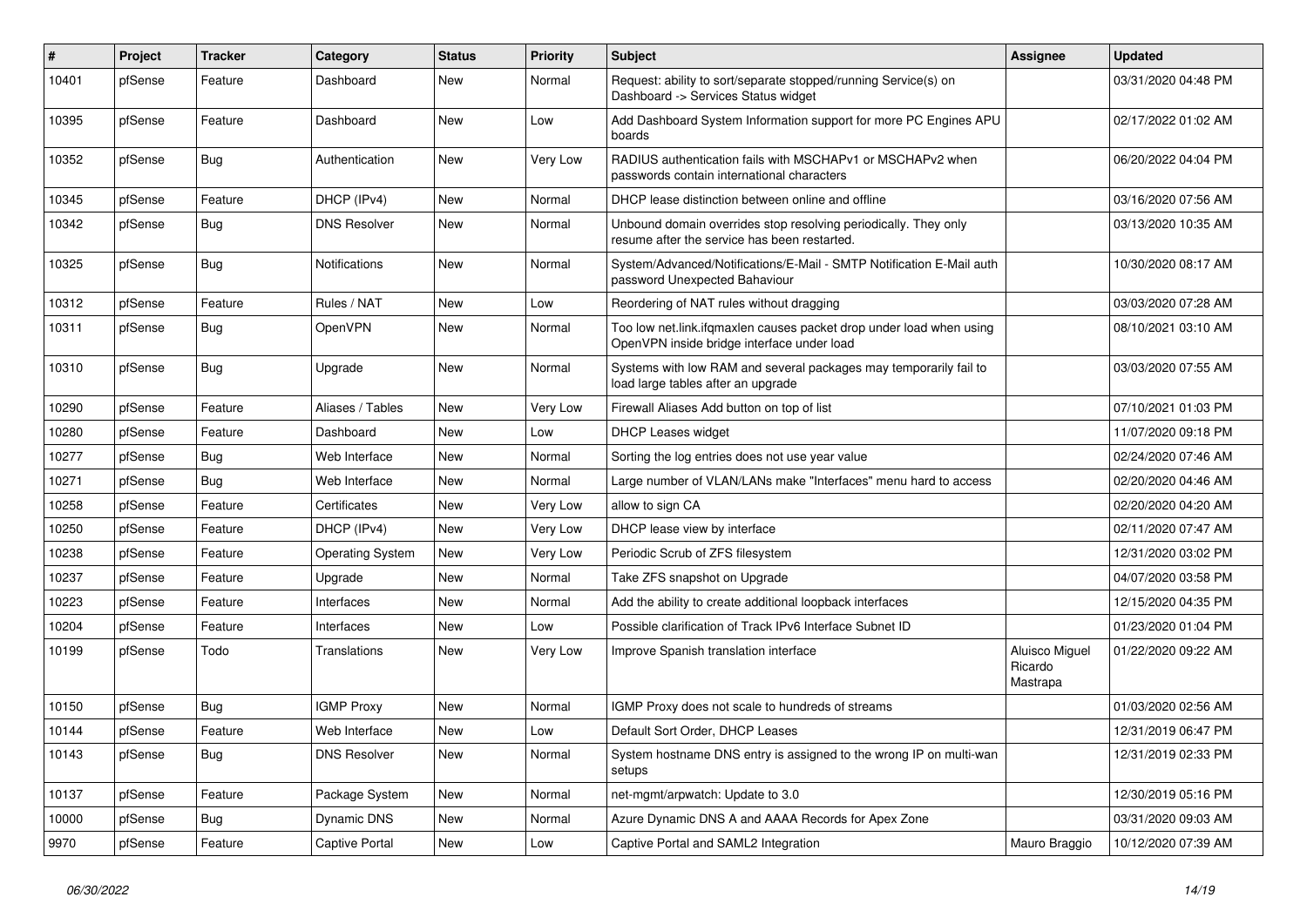| $\vert$ # | Project | <b>Tracker</b> | Category                     | <b>Status</b> | <b>Priority</b> | <b>Subject</b>                                                                                                       | <b>Assignee</b> | <b>Updated</b>      |
|-----------|---------|----------------|------------------------------|---------------|-----------------|----------------------------------------------------------------------------------------------------------------------|-----------------|---------------------|
| 9942      | pfSense | Feature        | <b>Operating System</b>      | New           | Normal          | Give pfSense the possibility to change the keyboard Layout for<br>console users                                      |                 | 01/22/2021 02:33 AM |
| 9937      | pfSense | Feature        | Authentication               | New           | Normal          | OpenVPN Login User Privilege                                                                                         |                 | 11/29/2019 08:46 AM |
| 9889      | pfSense | <b>Bug</b>     | Certificates                 | <b>New</b>    | Very Low        | CRL check for Intermediate CA CRLs fails                                                                             | Jim Pingle      | 11/08/2019 11:03 AM |
| 9887      | pfSense | Bug            | Rules / NAT                  | New           | Low             | Rule separator positions change when deleting multiple rules                                                         |                 | 06/28/2022 12:01 PM |
| 9876      | pfSense | Feature        | <b>Operating System</b>      | New           | Normal          | PFsense on KVM: Web interface hint to disable "Hardware Checksum<br>Offloading"                                      |                 | 07/03/2020 07:11 AM |
| 9857      | pfSense | Feature        | <b>IPsec</b>                 | <b>New</b>    | Normal          | IPsec Down/Up SMTP Notifications                                                                                     |                 | 08/31/2021 08:07 AM |
| 9838      | pfSense | Feature        | OpenVPN                      | New           | Normal          | PKCS11 support                                                                                                       |                 | 10/20/2019 02:12 PM |
| 9837      | pfSense | <b>Bug</b>     | Interfaces                   | <b>New</b>    | Very Low        | ipv6 is not completely disabled on the interfaces                                                                    |                 | 10/24/2019 01:16 AM |
| 9805      | pfSense | <b>Bug</b>     | Dynamic DNS                  | New           | Normal          | dynDNS cloudflare multiple entries                                                                                   |                 | 10/02/2019 04:51 PM |
| 9800      | pfSense | Feature        | Hardware / Drivers           | New           | Normal          | Add toggle for net.isr.dispatch=deferred in GUI                                                                      |                 | 09/29/2019 06:18 AM |
| 9775      | pfSense | Feature        | Backup / Restore             | New           | Normal          | AutoConfigBackup - Rolling per day/hour cap on changes, retention<br>policy                                          |                 | 09/20/2019 09:19 AM |
| 9755      | pfSense | <b>Bug</b>     | Package System               | New           | Very Low        | package description wrong link<br>https://www.freshports.org/security/openvpn-client-export                          |                 | 09/13/2019 07:22 AM |
| 9737      | pfSense | <b>Bug</b>     | <b>Traffic Graphs</b>        | New           | Normal          | traffic-graphs.js shows incorrect units inside the chart                                                             |                 | 09/09/2019 06:35 AM |
| 9732      | pfSense | Feature        | DHCP (IPv4)                  | <b>New</b>    | Normal          | System UTC time offset in DHCP Option 2                                                                              |                 | 09/06/2019 08:39 PM |
| 9718      | pfSense | Feature        | Diagnostics                  | New           | Low             | Make diag states summary table sortable                                                                              |                 | 10/06/2020 09:12 AM |
| 9717      | pfSense | Feature        | Web Interface                | <b>New</b>    | Low             | Search box for pfsense?                                                                                              |                 | 07/05/2020 02:14 PM |
| 9698      | pfSense | <b>Bug</b>     | <b>RRD Graphs</b>            | <b>New</b>    | Normal          | Monitoring graphs do not retain state after auto-refresh                                                             |                 | 08/26/2019 02:09 AM |
| 9690      | pfSense | Bug            | Interfaces                   | New           | Normal          | Ethernet flow control should be disabled by default                                                                  |                 | 08/19/2019 06:45 PM |
| 9680      | pfSense | Feature        | <b>DHCP Relay</b>            | <b>New</b>    | Normal          | Seperate DHCP Server and relay per interface                                                                         |                 | 02/27/2020 10:47 AM |
| 9677      | pfSense | <b>Bug</b>     | Dashboard                    | New           | Normal          | Dashboard hangs when widget needs data from a remote host which<br>is down                                           |                 | 08/13/2019 09:15 AM |
| 9664      | pfSense | <b>Bug</b>     | Dynamic DNS                  | New           | Normal          | DynDNS and Dual-wan problem with CloudFlare (works with No-Ip)                                                       |                 | 08/03/2019 10:00 AM |
| 9654      | pfSense | <b>Bug</b>     | <b>DNS Resolver</b>          | New           | Normal          | After reboot, the DNS resolver must be restarted before it will advertise<br>the ipv6 DNS address of the router.     |                 | 11/20/2020 03:12 AM |
| 9650      | pfSense | Bug            | Gateways                     | <b>New</b>    | Normal          | IPv6 connection drops (ir-)regular on Kabelvodafone (German cable<br>ISP)                                            |                 | 07/27/2019 07:14 AM |
| 9633      | pfSense | Feature        | PPPoE Server                 | New           | Normal          | PPPoE/L2TP Server Status Page                                                                                        |                 | 10/09/2021 12:05 PM |
| 9627      | pfSense | Feature        | <b>Captive Portal</b>        | New           | Normal          | Captive Portal only shows authenticated users                                                                        |                 | 08/14/2019 02:48 PM |
| 9626      | pfSense | <b>Bug</b>     | Web Interface                | New           | Normal          | When deny write permission is assigned to a user, there is no error<br>feedback if the user tries to write something |                 | 06/25/2022 05:41 PM |
| 9621      | pfSense | Feature        | User Manager /<br>Privileges | New           | Normal          | More convenient deletion of single user privileges                                                                   |                 | 07/09/2019 03:09 AM |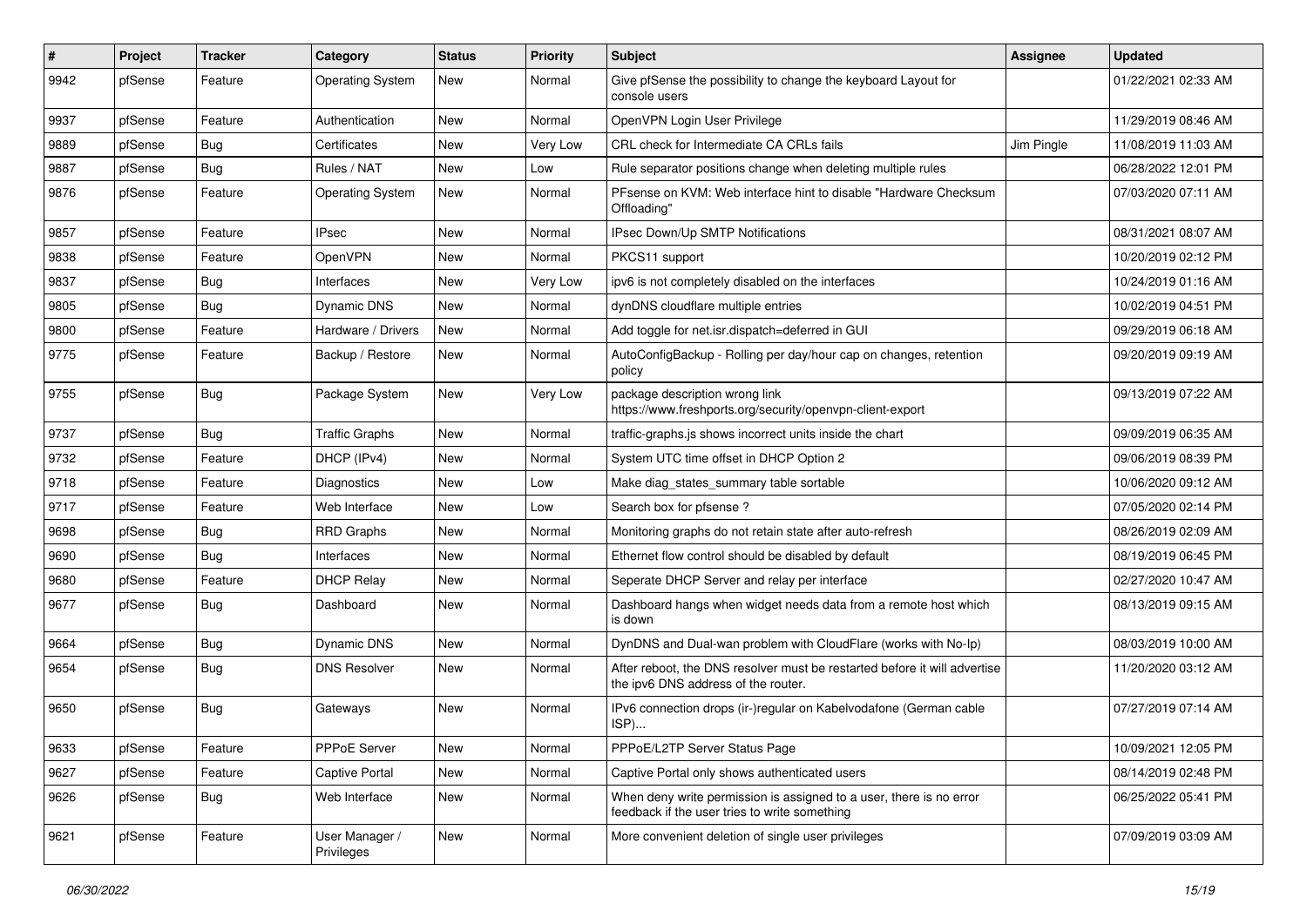| #    | Project | <b>Tracker</b> | Category                     | <b>Status</b> | <b>Priority</b> | <b>Subject</b>                                                                                          | Assignee              | <b>Updated</b>      |
|------|---------|----------------|------------------------------|---------------|-----------------|---------------------------------------------------------------------------------------------------------|-----------------------|---------------------|
| 9617 | pfSense | Feature        | <b>PPP</b> Interfaces        | New           | Normal          | PPPoE Static IP Configuration in GUI                                                                    |                       | 10/15/2021 08:52 PM |
| 9591 | pfSense | Feature        | Rules / NAT                  | New           | Normal          | Add under firewall rules a search box                                                                   |                       | 08/14/2019 02:39 PM |
| 9585 | pfSense | Bug            | Interfaces                   | New           | Normal          | 6RD: Unable to reach hosts on within same 6rd-domain                                                    |                       | 08/14/2019 02:39 PM |
| 9575 | pfSense | Feature        | DHCP (IPv6)                  | New           | Very Low        | RFC 7078 - Distributing Address Selection Policy Using DHCPv6                                           |                       | 08/14/2019 02:39 PM |
| 9574 | pfSense | Feature        | Package System               | <b>New</b>    | Normal          | Show changelog at package upgrade                                                                       |                       | 06/02/2019 04:35 AM |
| 9566 | pfSense | Bug            | <b>Traffic Graphs</b>        | New           | Normal          | Traffic graph displays traffic incorrectly                                                              |                       | 11/18/2019 07:54 AM |
| 9544 | pfSense | Feature        | Routing                      | New           | Normal          | Enable RADIX MPATH                                                                                      |                       | 04/21/2022 12:39 PM |
| 9536 | pfSense | Feature        | DHCP (IPv6)                  | <b>New</b>    | Normal          | Support dynamic prefix in DHCPv6 Server                                                                 |                       | 05/25/2022 04:27 AM |
| 9504 | pfSense | <b>Bug</b>     | Dynamic DNS                  | New           | Normal          | Multiple Dynamic DNS update notifications for the same interface, not<br>differentiated by the hostname |                       | 05/07/2019 07:46 AM |
| 9485 | pfSense | <b>Bug</b>     | User Manager /<br>Privileges | <b>New</b>    | Normal          | password match error on system_usermanager causes Group<br>membership to be reset.                      |                       | 04/26/2019 08:52 AM |
| 9464 | pfSense | Feature        | Interfaces                   | New           | Normal          | Marvell 6000 -- netgate hardware (e.g.: XG-7100, XG-3100) internal<br>switch LACP support               |                       | 04/08/2019 07:58 AM |
| 9453 | pfSense | Bug            | <b>LAGG Interfaces</b>       | New           | Normal          | VLAN Interfaces on LAGG get orphaned at boot                                                            |                       | 08/21/2019 11:16 AM |
| 9436 | pfSense | Feature        | <b>DNS Resolver</b>          | New           | Normal          | Unbound: enable dnstap support                                                                          |                       | 03/27/2019 07:54 PM |
| 9384 | pfSense | <b>Bug</b>     | Interfaces                   | Confirmed     | Normal          | devd putting "\$" before variable contents when using single quotes                                     |                       | 04/21/2022 12:39 PM |
| 9353 | pfSense | <b>Bug</b>     | Dashboard                    | New           | Low             | PHPSession errors from limited access to dashboard and widgets                                          |                       | 10/06/2020 09:31 AM |
| 9349 | pfSense | <b>Bug</b>     | <b>IPsec</b>                 | Confirmed     | Normal          | IPSec service start/stop/restart fails after settings change                                            | Markus<br>Stockhausen | 10/30/2020 01:33 PM |
| 9344 | pfSense | Bug            | Translations                 | <b>New</b>    | Normal          | OpenVPN click NCP Algorithms will always go to DH Parameters<br>website(in Chinese-Taiwan)              |                       | 10/21/2021 03:48 AM |
| 9343 | pfSense | <b>Bug</b>     | DHCP (IPv4)                  | <b>New</b>    | Normal          | diag_arp.php times out with large DHCPD leases table                                                    |                       | 08/14/2019 01:19 PM |
| 9338 | pfSense | Bug            | <b>IGMP Proxy</b>            | New           | Normal          | igmpproxy ignoring downstream vlan interface                                                            |                       | 02/22/2019 03:48 AM |
| 9336 | pfSense | Feature        | <b>Notifications</b>         | New           | Very Low        | Make Dynamic DNS update notification e-mail optional                                                    |                       | 02/18/2019 11:49 AM |
| 9296 | pfSense | Bug            | Aliases / Tables             | Confirmed     | Low             | Alias content is sometimes incomplete when mixing FQDN and IP<br>address                                | Reid Linnemann        | 06/18/2022 03:12 PM |
| 9295 | pfSense | Bug            | PPPoE Server                 | New           | Very High       | IPv6 PD does not work with PPPOE (Server & Client)                                                      |                       | 05/15/2022 10:53 AM |
| 9293 | pfSense | Feature        | Web Interface                | New           | Low             | Provide WebUI message (banner) prior to login                                                           |                       | 08/14/2019 02:39 PM |
| 9288 | pfSense | Feature        | Authentication               | New           | Normal          | SSHGuard add pfSense signature in standard                                                              |                       | 08/14/2019 01:19 PM |
| 9253 | pfSense | Feature        | User Manager /<br>Privileges | New           | Normal          | RFE: True View-Only WebCFG options                                                                      |                       | 08/21/2019 09:21 AM |
| 9241 | pfSense | <b>Bug</b>     | Interfaces                   | New           | Normal          | Ethernet link cycles up/down if "auto-negotiate" is explicitly selected in<br>interface configuration   |                       | 12/31/2018 08:36 PM |
| 9226 | pfSense | Feature        | Web Interface                | New           | Normal          | zfs GUI functionality - alerts                                                                          |                       | 12/31/2020 02:50 PM |
| 9222 | pfSense | Feature        | Authentication               | New           | Normal          | Add sshguard log when release an IP                                                                     |                       | 08/14/2019 01:00 PM |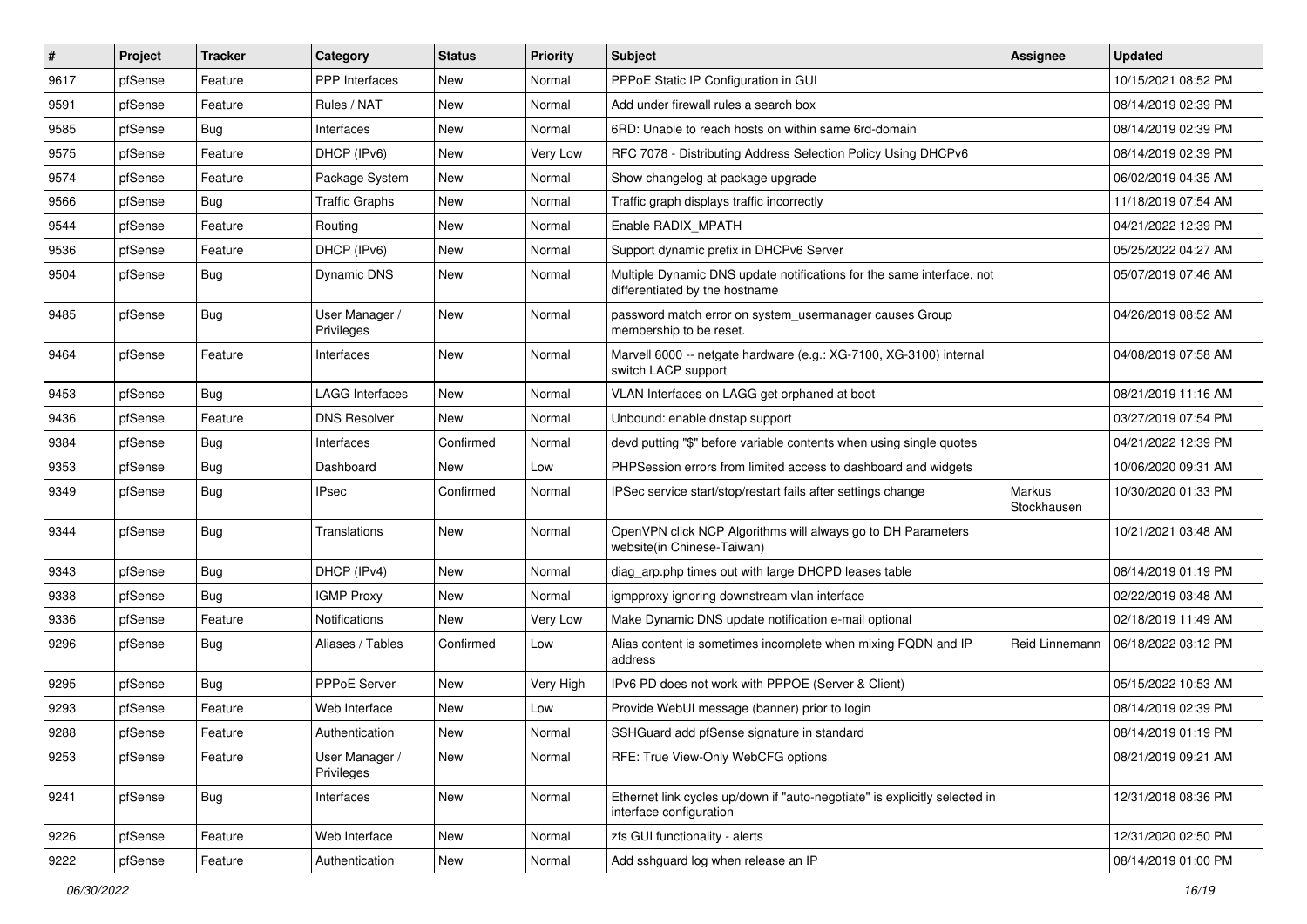| #    | Project | <b>Tracker</b> | Category                            | <b>Status</b> | Priority  | <b>Subject</b>                                                                                    | Assignee   | <b>Updated</b>      |
|------|---------|----------------|-------------------------------------|---------------|-----------|---------------------------------------------------------------------------------------------------|------------|---------------------|
| 9192 | pfSense | <b>Bug</b>     | <b>PPP</b> Interfaces               | New           | Normal    | PPPoE daemon selects wrong interface                                                              |            | 08/20/2019 10:05 AM |
| 9183 | pfSense | Bug            | LAGG Interfaces                     | New           | Very Low  | OpenVPN Lagg Interface not working after restart or new start                                     |            | 08/21/2019 11:17 AM |
| 9179 | pfSense | <b>Bug</b>     | <b>NAT Reflection</b>               | <b>New</b>    | Normal    | NAT reflection fix implemented for #8604 is causing WebUI and<br>XMLRPC to fail on slave          |            | 03/27/2020 08:01 PM |
| 9167 | pfSense | <b>Bug</b>     | Rules / NAT                         | <b>New</b>    | Normal    | Some Important ICMPv6 Traffic Not Allowed by Default Rules                                        |            | 08/14/2019 01:00 PM |
| 9165 | pfSense | Feature        | Authentication                      | New           | Normal    | only IPs can be added to sshguard whitelist                                                       |            | 04/21/2022 12:39 PM |
| 9156 | pfSense | Feature        | <b>OpenVPN</b>                      | <b>New</b>    | Normal    | OpenVPN: Add tickbox for 'nopool' directive                                                       |            | 04/14/2020 01:45 PM |
| 9149 | pfSense | <b>Bug</b>     | Package System                      | <b>New</b>    | Low       | Continued issues with /tmp and /var in RAM on 2.4                                                 |            | 11/24/2018 11:56 AM |
| 9140 | pfSense | Bug            | Logging                             | New           | Very Low  | Unexpected rule can be displayed when looking up filter log entry with<br>multiple matching rules |            | 08/19/2019 02:56 PM |
| 9136 | pfSense | <b>Bug</b>     | DHCP (IPv6)                         | <b>New</b>    | High      | IPv6 Tracking Interfaces Lose IPv6 Address in Certain Cases                                       |            | 04/21/2022 12:39 PM |
| 9130 | pfSense | Feature        | DHCP (IPv4)                         | New           | Normal    | Request ID [#INC-16195]: DHCP - PXE Boot                                                          |            | 09/10/2020 01:39 PM |
| 9123 | pfSense | <b>Bug</b>     | Interfaces                          | Feedback      | Very High | Adding/configuring vlan on ixl-devices causes ag add macvlan err<br>$-53$ , ag error 14           | Luiz Souza | 05/16/2022 07:57 AM |
| 9101 | pfSense | <b>Bug</b>     | <b>Traffic Graphs</b>               | New           | Normal    | Traffic Graphs/Dashboard Slows Downloads Being Performed by the<br>Same Firefox Browser           |            | 08/21/2019 09:18 AM |
| 9094 | pfSense | Bug            | Hardware / Drivers                  | Assigned      | Normal    | MBT console settings are not forced to video console                                              |            | 11/07/2018 10:23 AM |
| 9087 | pfSense | Bug            | <b>Traffic Graphs</b>               | New           | Normal    | Traffic Graph Widget Legend Not Updating                                                          |            | 08/14/2019 12:38 PM |
| 9063 | pfSense | Feature        | Dynamic DNS                         | New           | Normal    | Allow dynamic DNS client entry to specify which Check IP service to<br>use                        |            | 10/24/2018 11:53 AM |
| 9060 | pfSense | Feature        | Logging                             | New           | Normal    | add rule name filtering field for firewall log viewer                                             |            | 08/14/2019 12:38 PM |
| 9038 | pfSense | Feature        | Logging                             | <b>New</b>    | Normal    | Live view of any log file                                                                         |            | 08/19/2019 02:55 PM |
| 9037 | pfSense | Bug            | <b>DNS Resolver</b>                 | New           | Normal    | Unbound not logging to syslog after reboot                                                        |            | 10/12/2018 05:09 AM |
| 9035 | pfSense | <b>Bug</b>     | Rules / NAT                         | New           | Normal    | Inactive Interfaces are Hidden in Firewall Rules                                                  |            | 08/14/2019 12:39 PM |
| 9024 | pfSense | <b>Bug</b>     | <b>Traffic Shaper</b><br>(Limiters) | Feedback      | Normal    | Ping packet loss under load when using limiters                                                   |            | 05/12/2022 11:55 AM |
| 8964 | pfSense | <b>Bug</b>     | <b>IPsec</b>                        | <b>New</b>    | High      | IPsec async cryptography advanced setting - TCP traffic not passing<br>through                    | Luiz Souza | 12/08/2020 12:09 PM |
| 8963 | pfSense | Bug            | <b>Traffic Shaper</b><br>(Limiters) | New           | Normal    | 2.4.4 Limiters don't work after CARP fail-over                                                    |            | 12/10/2018 06:40 AM |
| 8929 | pfSense | Feature        | Web Interface                       | <b>New</b>    | Normal    | Scroll bar css dark theme                                                                         |            | 08/14/2019 12:16 PM |
| 8882 | pfSense | <b>Bug</b>     | Interfaces                          | Incomplete    | Normal    | Interface assignments lost on reboot                                                              |            | 02/17/2022 02:24 PM |
| 8879 | pfSense | Feature        | DHCP (IPv4)                         | New           | Very Low  | DHCP options ADD force options                                                                    |            | 09/07/2018 09:14 AM |
| 8846 | pfSense | Bug            | Gateways                            | New           | Low       | Misleading gateway error message adding/editing static routes using a<br>disabled interface       |            | 08/21/2019 11:29 AM |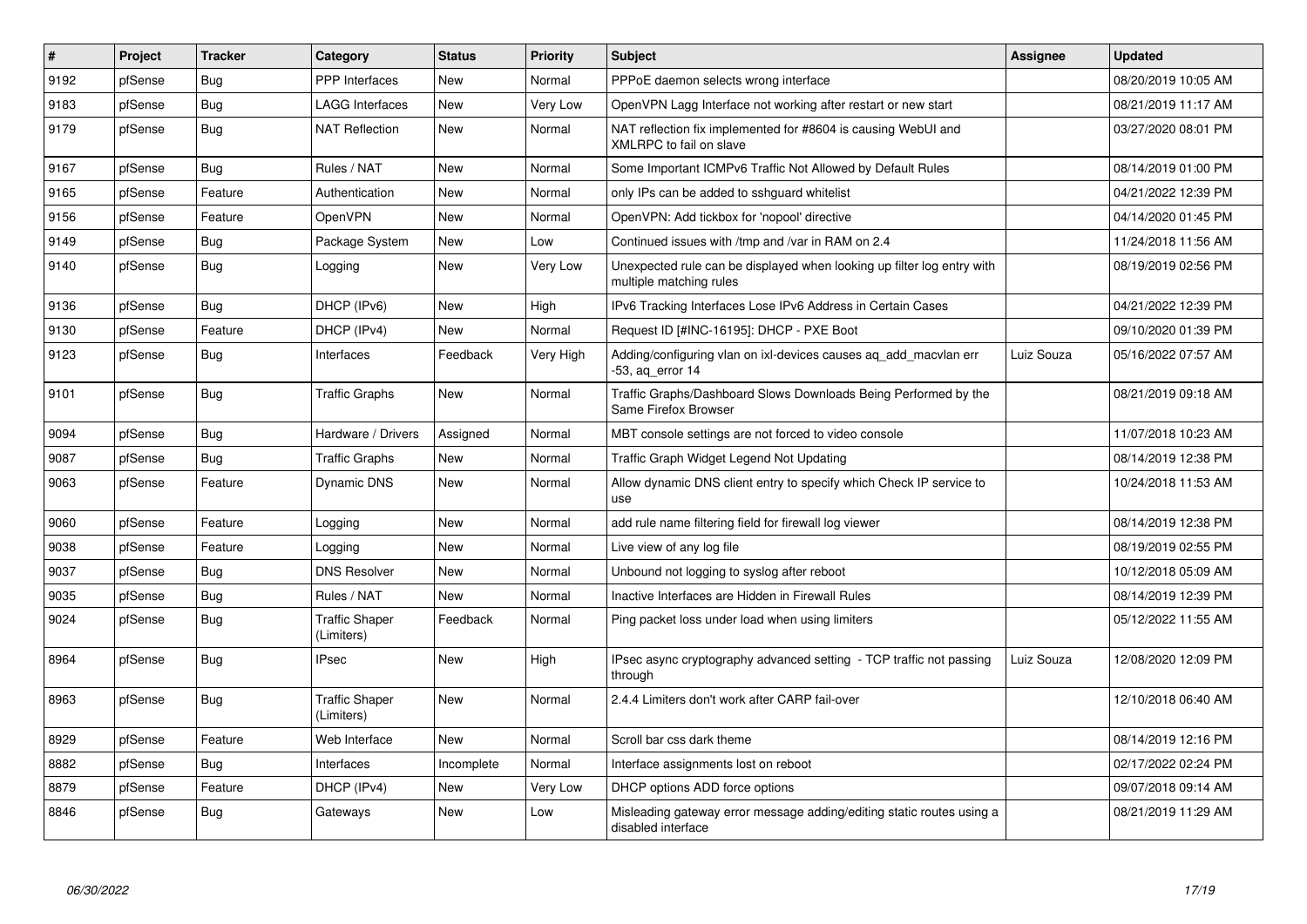| $\#$ | <b>Project</b> | <b>Tracker</b> | Category                                 | <b>Status</b> | <b>Priority</b> | <b>Subject</b>                                                                                                               | Assignee   | <b>Updated</b>      |
|------|----------------|----------------|------------------------------------------|---------------|-----------------|------------------------------------------------------------------------------------------------------------------------------|------------|---------------------|
| 8831 | pfSense        | Bug            | IPv6 Router<br>Advertisements<br>(RADVD) | New           | Very High       | Radvd causes latency spikes                                                                                                  |            | 04/19/2021 04:51 AM |
| 8820 | pfSense        | Bug            | Rules / NAT                              | New           | Low             | System/Advanced/Misc - "Do not kill connections when schedule<br>expires" UN-checked still leaves existing connections open. |            | 07/28/2020 10:59 AM |
| 8815 | pfSense        | <b>Bug</b>     | Interfaces                               | New           | Normal          | IP addresses are removed from interfaces when link is lost and either<br>IPv4 or IPv6 is dynamic                             | Luiz Souza | 07/21/2021 07:49 AM |
| 8804 | pfSense        | <b>Bug</b>     | <b>PPP</b> Interfaces                    | <b>New</b>    | Normal          | Netgate SG-1000 PPPoE Keepalives not prioritized, internet drops                                                             |            | 08/20/2019 10:06 AM |
| 8794 | pfSense        | Feature        | <b>NTPD</b>                              | New           | Normal          | NTP authentiction                                                                                                            | Tod L      | 08/05/2021 01:20 AM |
| 8775 | pfSense        | Feature        | Authentication                           | <b>New</b>    | Very Low        | Use SRV record for LDAP Authentication                                                                                       |            | 05/06/2020 07:49 AM |
| 8770 | pfSense        | <b>Bug</b>     | Interfaces                               | New           | Normal          | QinQ interfaces always show as active                                                                                        |            | 02/01/2020 09:47 AM |
| 8743 | pfSense        | Todo           | Gateways                                 | New           | Low             | Gateway Groups page should list gateways in tier order                                                                       |            | 08/14/2019 12:16 PM |
| 8712 | pfSense        | Feature        | <b>Traffic Shaper</b><br>(ALTQ)          | New           | Normal          | QOS on ipsec links                                                                                                           |            | 06/22/2020 06:27 AM |
| 8711 | pfSense        | Bug            | <b>IGMP Proxy</b>                        | <b>New</b>    | Normal          | igmpproxy with PPPoE Interfaces                                                                                              |            | 07/28/2018 09:21 AM |
| 8694 | pfSense        | Feature        | Authentication                           | New           | Very Low        | Client CA Auth for PFSense WebGui                                                                                            |            | 08/21/2019 09:25 AM |
| 8686 | pfSense        | Bug            | <b>IPsec</b>                             | <b>New</b>    | Normal          | IPsec VTI: Assigned interface firewall rules are never parsed                                                                |            | 02/10/2021 12:15 PM |
| 8641 | pfSense        | Feature        | Web Interface                            | <b>New</b>    | Normal          | Need way to disable HSTS and/or replace webConfigurator certificate<br>from CLI                                              |            | 07/16/2018 10:21 AM |
| 8614 | pfSense        | <b>Bug</b>     | DHCP (IPv4)                              | New           | Normal          | Cannot remove Additional BOOTP/DHCP Options                                                                                  |            | 08/21/2019 09:15 AM |
| 8611 | pfSense        | Bug            | Interfaces                               | In Progress   | Normal          | unable to receive IPv6 RA's on SG-1000, default route lost                                                                   | Luiz Souza | 02/01/2021 03:31 PM |
| 8599 | pfSense        | Feature        | Rules / NAT                              | New           | Very Low        | IPv6 flow labels                                                                                                             |            | 07/16/2018 07:36 AM |
| 8576 | pfSense        | <b>Bug</b>     | Rules / NAT                              | Feedback      | Low             | pfSense stops passing traffic after some time when using Outbound<br>NAT pool w/ Sticky Address                              |            | 10/28/2021 01:47 PM |
| 8570 | pfSense        | Bug            | <b>XML Parser</b>                        | New           | Normal          | Empty (dn)shaper config gets populated with newline                                                                          |            | 08/20/2019 02:45 PM |
| 8567 | pfSense        | <b>Bug</b>     | CARP                                     | <b>New</b>    | Normal          | Using IPv6 VIP alias for services may affect CARP IPv6 VIP work                                                              |            | 06/12/2018 01:26 PM |
| 8566 | pfSense        | Bug            | CARP                                     | <b>New</b>    | Normal          | Wrong IPv6 source in NS request in case using of IPv6 alias                                                                  |            | 06/12/2018 01:26 PM |
| 8558 | pfSense        | Feature        | Web Interface                            | New           | Normal          | Add more table sorting in various UI pages                                                                                   |            | 08/21/2019 09:14 AM |
| 8532 | pfSense        | Feature        | OpenVPN                                  | New           | Low             | Ability to add metric to pushed routes                                                                                       |            | 05/22/2018 07:45 AM |
| 8526 | pfSense        | Bug            | Interfaces                               | New           | Normal          | DHCP client ignores server replies when 802.1q tagging is used                                                               |            | 08/14/2019 10:52 AM |
| 8520 | pfSense        | Feature        | Interfaces                               | New           | Normal          | Option to auto-renew DHCP on interface with an offline gateway or<br>marked as down                                          |            | 07/20/2021 11:00 AM |
| 8512 | pfSense        | <b>Bug</b>     | <b>PPP</b> Interfaces                    | New           | Normal          | PPPoE reconnect fails after interface flap                                                                                   |            | 08/20/2019 10:06 AM |
| 8502 | pfSense        | Bug            | Web Interface                            | Confirmed     | Low             | main (top) menu items do not drop down in some cases                                                                         |            | 07/06/2020 02:39 PM |
| 8500 | pfSense        | <b>Bug</b>     | Dynamic DNS                              | New           | Low             | Incorrect categorization of status/info messages from phpDynDNS                                                              |            | 08/16/2019 12:50 PM |